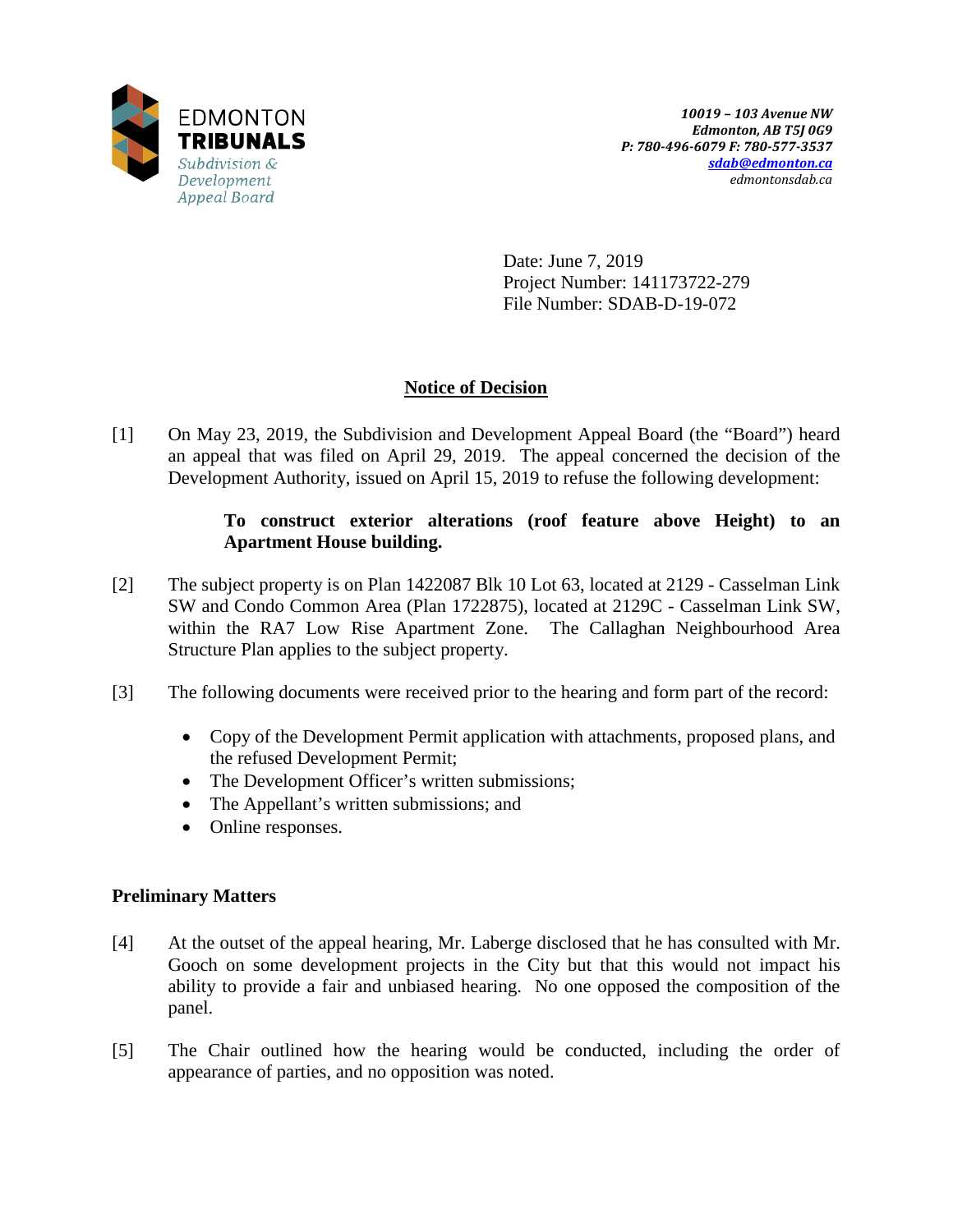[6] The appeal was filed on time, in accordance with Section 686 of the *Municipal Government Act*, RSA 2000, c M-26 (the "*Municipal Government Act*").

#### **Summary of Hearing**

- *i) Position of the Appellant, Mr. E. Gooch, representing EFG Architects:*
- [7] Mr. Gooch has worked as an Architect for 40 years and has built more than 300 apartment buildings in the City.
- [8] He expressed some concern that the Development Authority is sending mixed messages because similar roof detail that exceeded the maximum allowable height has been included and approved in many of the apartment buildings that he has designed in the past.
- [9] The Edmonton Design Committee is constantly trying to improve the visual aesthetic of buildings and asks that similar design features as those proposed be included. Eliminating the minor roof features only makes the building less attractive.
- [10] Only a very small portion of the proposed roof features exceed the maximum allowable height requirement but will improve the visual aesthetics and provide the building sculpture.
- [11] A drawing was referenced to illustrate the portion of the proposed roof that will exceed the maximum allowable height requirement.
- [12] The development will proceed with or without the proposed roof feature.
- [13] He acknowledged the concern of a neighbouring property owner about increased sun shadowing but indicated that the proposed change is less than 4 percent and will not have any impact on sun shadowing.
- [14] Mr. Gooch provided the following information in response to questions from the Board:
	- a) The elevator shaft is located in the centre of the building and any shadowing as a result of the height will be cast on the building itself or the surrounding roadways not on any residential properties.
	- b) The closest residential properties are located across Casselman Link and 30 Avenue, both arterial roadways. Therefore, the highest part of the roof is separated from the nearest residential properties by four dwelling units on the west side of the proposed building and Casselman Link, an arterial roadway.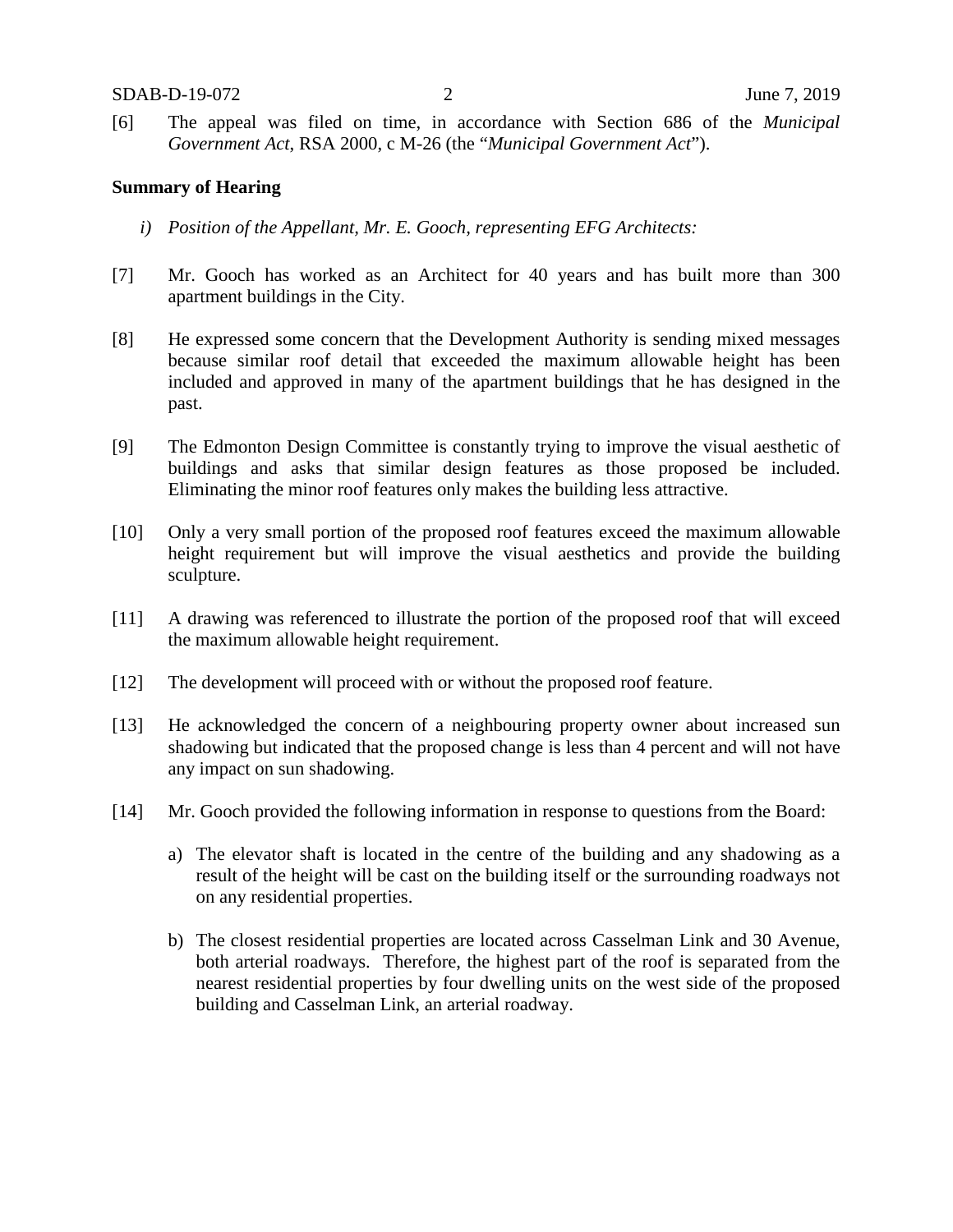- *ii) Position of the Development Officer, Mr. K. Bacon:*
- [15] Mr. Bacon did not attend the hearing but provided a written submission that was considered by the Board.

#### **Decision**

- [16] The appeal is **ALLOWED** and the decision of the Development Authority is **REVOKED**. The development is **GRANTED** as applied for to the Development Authority.
- [17] In granting the development, the following variances to the *Edmonton Zoning Bylaw* are allowed:
	- 1. The maximum allowable building Height of 16.0 metres as per Section 210.4(5) is varied to allow an excess of 0.9 metres, thereby increasing the maximum allowed to 16.9 metres.
	- 2. The maximum allowable Height to ridge line of 17.5 metres as per section 52.2 is varied to allow an excess of 1.8 metres, thereby increasing the maximum allowable Height to ridge line to 19.3 metres.

#### **Reasons for Decision**

- [18] Apartment Housing is a Permitted Use in the (RA7) Low Rise Apartment Zone.
- [19] The proposed development complies with all of the development requirements for Low Rise Apartment Housing with the exception of the maximum allowable Height, pursuant to Section 210.4(5) and the maximum allowable ridge Height, pursuant to section 52.2(c).
- [20] Section 210.4(5) states:

The maximum Height shall not exceed 14.5 metres for flat, mansard and gambrel roofs, or 16.0 metres for a roof type with a pitch of 4/12 (18.4 degrees) or greater, in accordance with Section 52.

[21] Section  $52.2(c)$  states:

Where the maximum Height as determined by Section 52.1 is measured to the midpoint, the ridge line of the roof shall not extend more than 1.5 metres above the maximum permitted building Height of the Zone or overlay, or in the case of a Garden Suite the maximum permitted building Height in accordance with Section 87 of this Bylaw.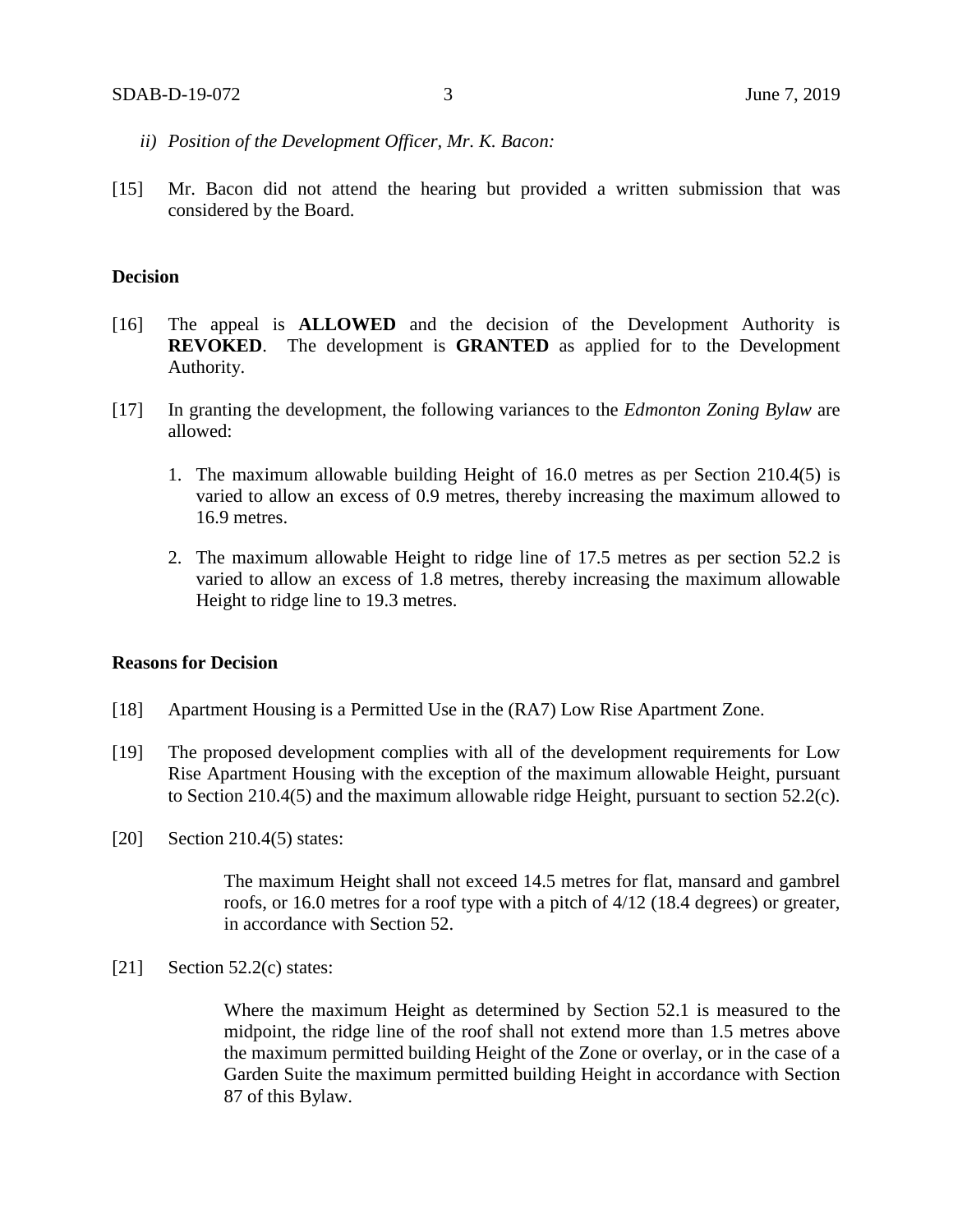- [22] The Board grants the required variances for the following reasons:
	- a) The proposed Apartment Building is a five storey structure that covers an entire city block and is 17.5 metres high when measured to the maximum allowable ridge Height.
	- b) The variance required is only for a very small portion of the total roof area, only 3.82 percent of the entire roof will exceed the maximum allowable Height requirement.
	- c) The variances in Height being sought are minimal in proportion to the Height and area of the proposed building.
	- d) Any potential sun shadowing affect caused by the excess in the maximum allowable Height requirements for a very small portion of the roof will either be unnoticeable or entirely contained on the subject site.
	- e) The closest residential properties are located across two arterial roadways.
- [23] Based on all of the above, the proposed exterior alterations (roof features) will not unduly interfere with the amenities of the neighbourhood, nor materially interfere with or affect the use, enjoyment or value of neighbouring parcels of land.

Mr. I. Wachowicz, Chair Subdivision and Development Appeal Board

Board members in attendance: Mr. V. Laberge, Mr. C. Buyze, Ms. L. Gibson, Mr. B. Gibson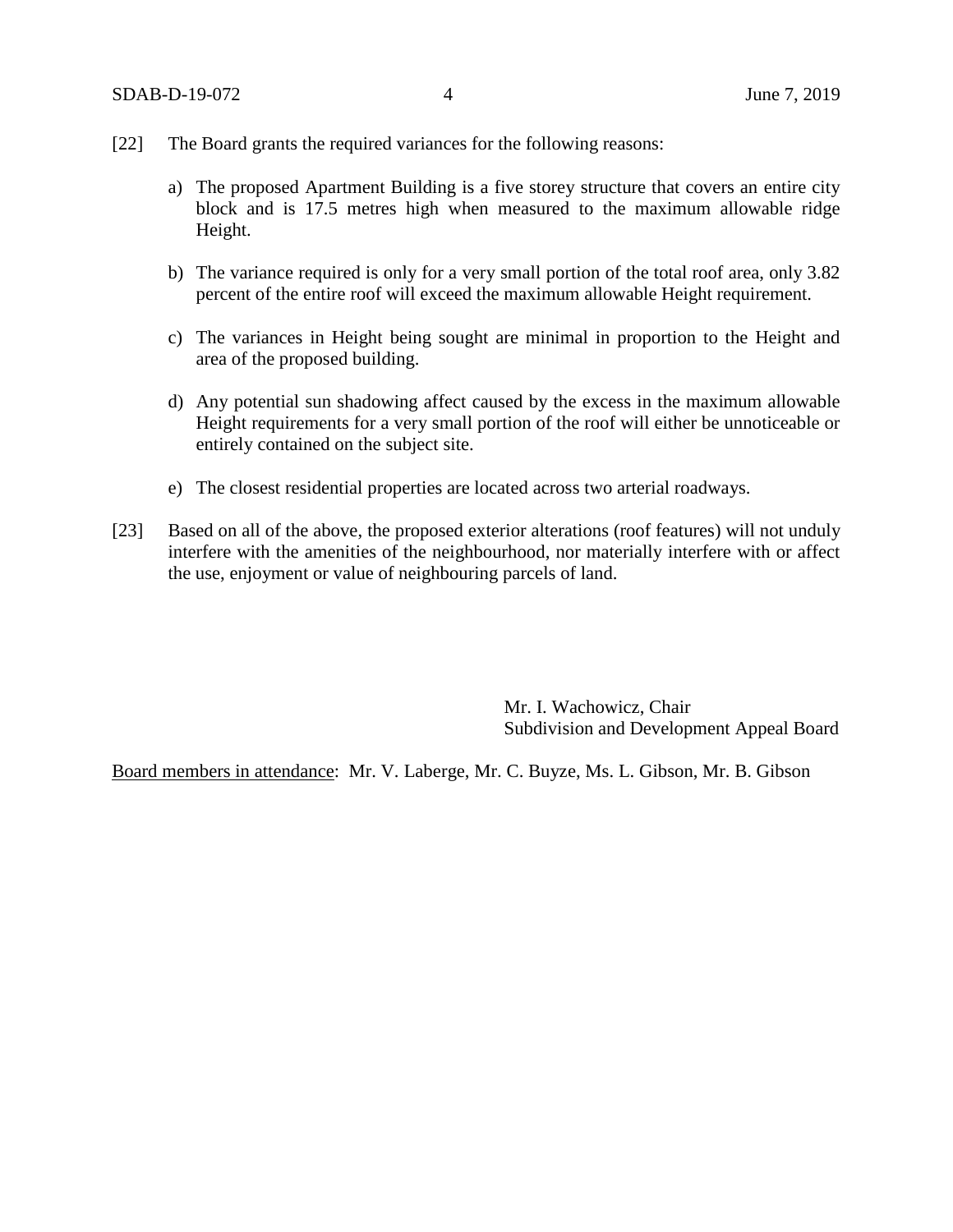#### **Important Information for the Applicant/Appellant**

- 1. This is not a Building Permit. A Building Permit must be obtained separately from the Sustainable Development Department, located on the 2nd Floor, Edmonton Tower, 10111 – 104 Avenue NW, Edmonton, AB T5J 0J4.
- 2. Obtaining a Development Permit does not relieve you from complying with:
	- a) the requirements of the *Edmonton Zoning Bylaw*, insofar as those requirements have not been relaxed or varied by a decision of the Subdivision and Development Appeal Board,
	- b) the requirements of the *Alberta Safety Codes Act*,
	- c) the *Alberta Regulation 204/207 – Safety Codes Act – Permit Regulation*,
	- d) the requirements of any other appropriate federal, provincial or municipal legislation,
	- e) the conditions of any caveat, covenant, easement or other instrument affecting a building or land.
- 3. When an application for a Development Permit has been approved by the Subdivision and Development Appeal Board, it shall not be valid unless and until any conditions of approval, save those of a continuing nature, have been fulfilled.
- 4. A Development Permit will expire in accordance to the provisions of Section 22 of the *Edmonton Zoning Bylaw, Bylaw 12800*, as amended.
- 5. This decision may be appealed to the Alberta Court of Appeal on a question of law or jurisdiction under Section 688 of the *Municipal Government Act*, RSA 2000, c M-26. If the Subdivision and Development Appeal Board is served with notice of an application for leave to appeal its decision, such notice shall operate to suspend the Development Permit.
- 6. When a decision on a Development Permit application has been rendered by the Subdivision and Development Appeal Board, the enforcement of that decision is carried out by the Sustainable Development Department, located on the 2nd Floor, Edmonton Tower, 10111 – 104 Avenue NW, Edmonton, AB T5J 0J4.

*NOTE: The City of Edmonton does not conduct independent environmental checks of land within the City. If you are concerned about the stability of this property for any purpose, you should conduct your own tests and reviews. The City of Edmonton, when issuing a development permit, makes no representations and offers no warranties as to the suitability of the property for any purpose or as to the presence or absence of any environmental contaminants on the property.*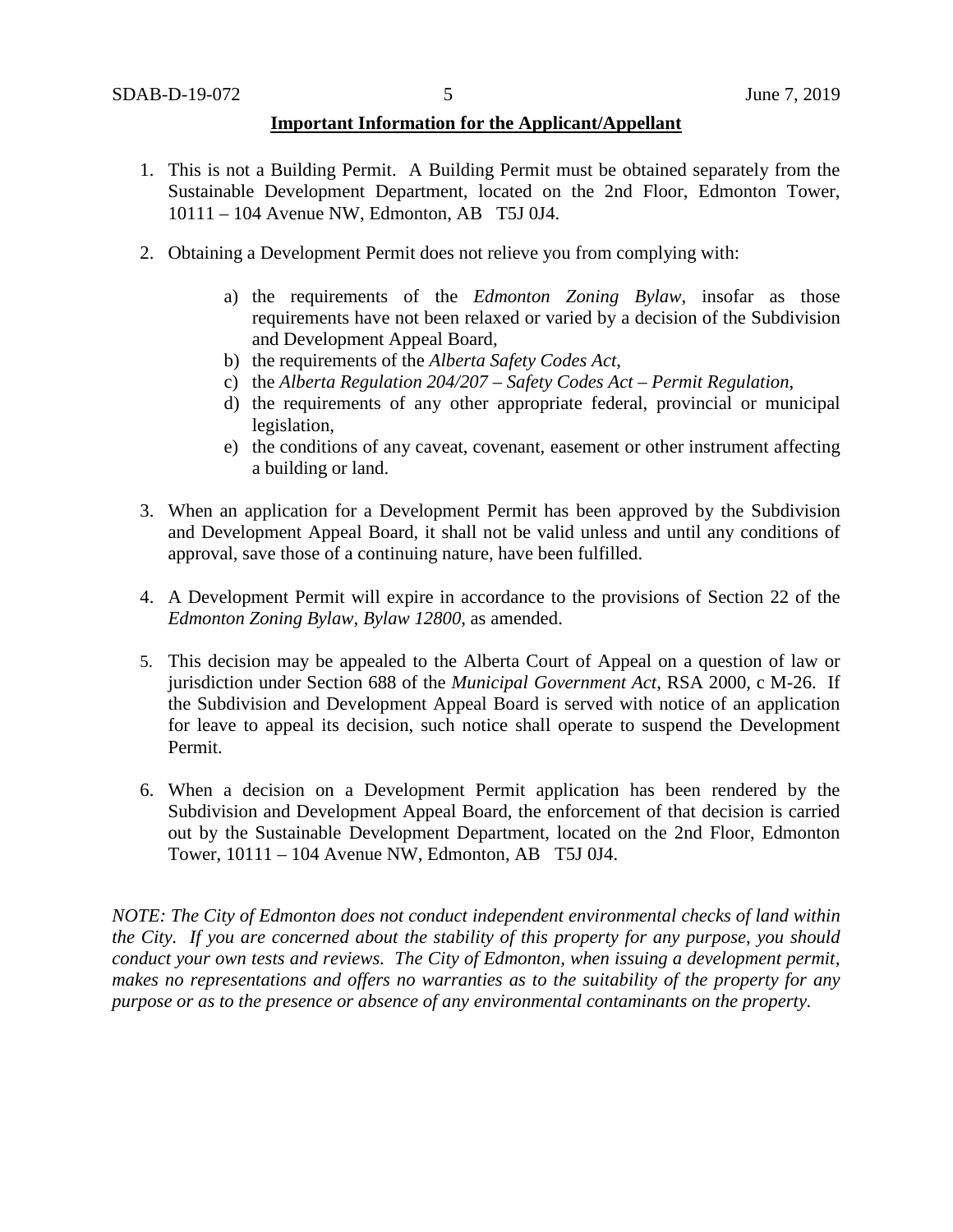

Date: June 7, 2019 Project Number: 224518430-032 File Number: SDAB-D-19-073

## **Notice of Decision**

[1] On May 23, 2019, the Subdivision and Development Appeal Board (the "Board") heard an appeal that was filed on April 26, 2019. The appeal concerned the decision of the Development Authority, issued on April 23, 2019 to refuse the following development:

### **To change the Use from General Retail Stores to Child Care Services (36 Children).**

- [2] The subject property is on Plan 1623424 Unit 2, located at 7610 167 Avenue NW, within the CNC Neighbourhood Convenience Commercial Zone. The Edmonton North Area Structure Plan and Schonsee Neighbourhood Structure Plan apply to the subject property.
- [3] The following documents were received prior to the hearing and form part of the record:
	- Copy of the Development Permit application with attachments, proposed plans, and the refused Development Permit;
	- The Development Officer's written submissions;
	- The Appellant's written submissions; and
	- Online responses.
- [4] The following exhibits were presented during the hearing and form part of the record:
	- Exhibit A Photographs of existing Child Care Services located on similar sites and the proposed Sound Wall as well as a list of suggested uses submitted by the Appellant.

## **Preliminary Matters**

[5] At the outset of the appeal hearing, the Chair confirmed with the parties in attendance that there was no opposition to the composition of the panel.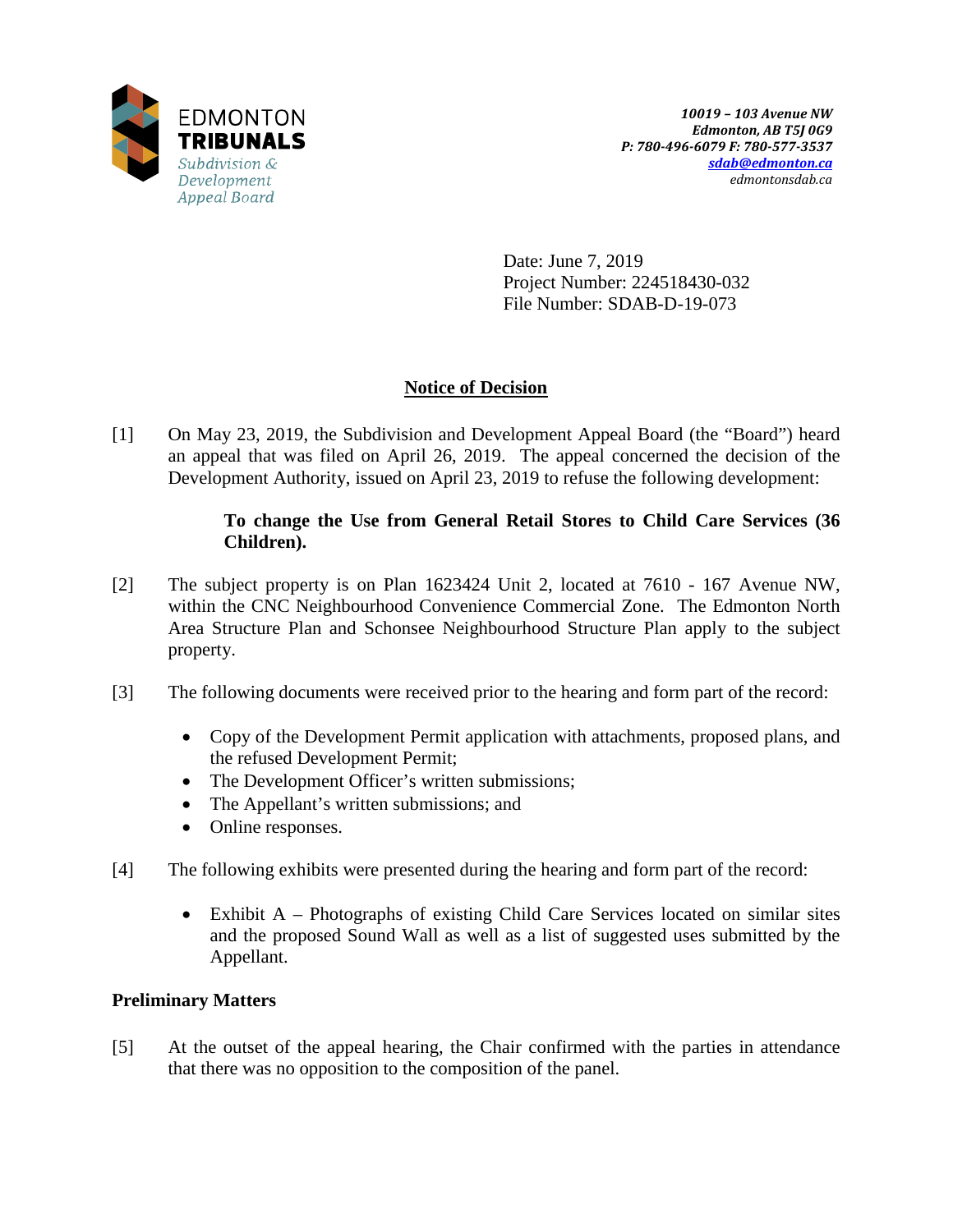- [6] The Chair outlined how the hearing would be conducted, including the order of appearance of parties, and no opposition was noted.
- [7] The appeal was filed on time, in accordance with Section 686 of the *Municipal Government Act*, RSA 2000, c M-26 (the "*Municipal Government Act*").

#### **Summary of Hearing**

- *i) Position of the Appellants, M. Umarji and N. Umarji, representing Umarji Holdings Ltd.*
- [8] Mr. Umarji noted that page 13 of the agenda stated that the proposed number of children has been decreased from 78 to 32 children. He clarified that the proposed number of children has been decreased from 78 to 36 children.
- [9] A drawing was referenced to illustrate that the proposed Child Care Service will be located in Building A, located in the northwest corner of a site that is bordered by single family residences. The building is located 63 feet away from the Rapid Drive-through Vehicles Services building.
- [10] The proposed development meets or exceeds the development requirements contained in the *Edmonton Zoning Bylaw*.
- [11] A diagram was referenced to illustrate the proposed view from residential properties located west of the site. The proposed Child Care Service will be screened by a landscape berm, including a 6 foot high wooden fence with a vinyl sound wall on the interior side of the fence. Residential properties to the north will also be screened by a landscape berm, 6 foot high fence with a vinyl sound wall on the interior side of the fence.
- [12] The Development Officer refused the development because it was "adjacent" to the queuing spaces for the car wash and it would create a safety concern. However, it was his opinion that the proposed Child Care Service and outdoor play space are not located "adjacent" to the carwash.
- [13] Photographs of precast panel and concrete filled steel bollards that will separate the queuing aisle, the proposed child care building and the drop off zones were referenced.
- [14] A previous development permit was refused by the Board in June 2018 based on a concern regarding the location of the proposed drop off and pick up spaces. In response to that concern, the proposed number of children has been reduced by half, thereby reducing the required number of drop off and pick up spaces to 4. Five drop off and pick up spaces are proposed and they are located at the front entrance of the building. This removes the need for parents and children to travel across the queuing spaces for the car wash to access the front entrance of the building.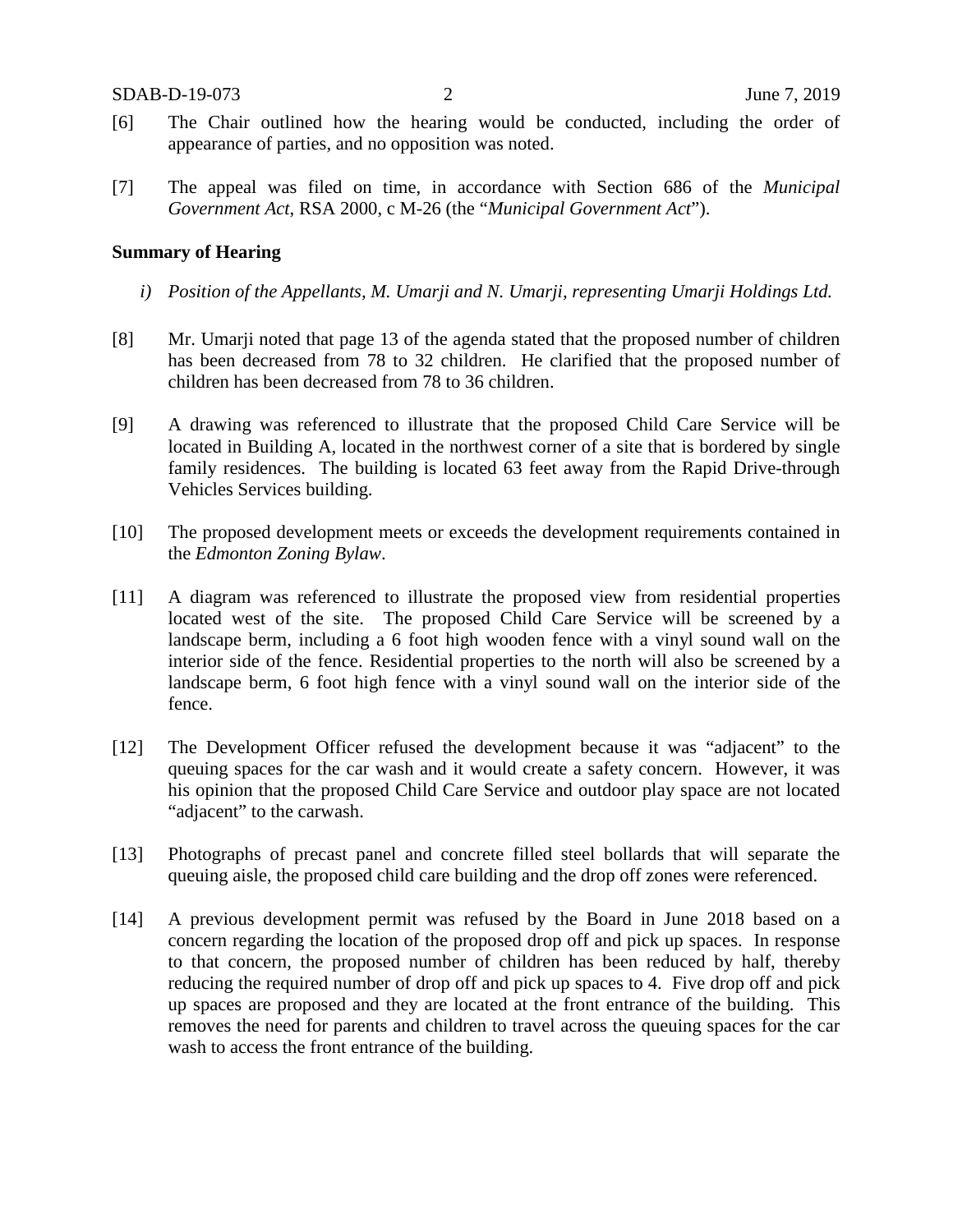- [15] Photographs of numerous other Child Care Facilities with play areas located next to queuing lanes for car washes, gas bars and fast food restaurants in the City were referenced.
- [16] All five drop off spaces will abut the facility and will be further protected by steel bollards and are removed from the traffic generated by neighbouring vehicle uses.
- [17] A sound wall will be erected between the Child Care Service and affected residential properties to eliminate noise effects. There is currently a five-foot berm and landscaping between the sites. A noise dampening material, a PVC reflective sound barrier will also be added to the existing wood fence panels.
- [18] Neighbouring property owners did not object to the original proposal and the only change to this development permit application is a reduction in the proposed number of children.
- [19] A list of suitable uses for the PVC reflective sound barrier wall system was submitted and marked as Exhibit A. A photograph of a sound wall that was erected between a highway corridor and a residential building was referenced.
- [20] After installation of the sound wall was proposed, the Development Officer removed the portion of his refusal which stated "at the Development Officer's discretion, require that these potential impacts be minimized or negated".
- [21] The main reason of refusal by the Development Officer was based on an interpretation of section  $80.2(a)(v)$ . It was his opinion that the proposed child care service is not adjacent to the carwash and he disagrees with the interpretation of this section by the Development Officer.
- [22] The proposed Child Care Service is in keeping with the intent of the CNC Zone, to provide day-do-day commercial and personal services to the residents of this neighbourhood.
- [23] The proposed Child Care Service will provide a service to the neighbourhood and will not materially interfere with or affect the use, enjoyment of value of neighbouring parcels of land.
- [24] If the Board disagrees with his interpretation of section  $80.2(a)(v)$  and agrees with the interpretation of the Development Officer, he asked that the required variances be granted.
- [25] Mr. Umarji provided the following information in response to questions from the Board:
	- a) The mechanical room is fully enclosed and there are no windows or doors on the east façade of the building.
	- b) The proposed sound wall will be the same height as the existing wooden fence.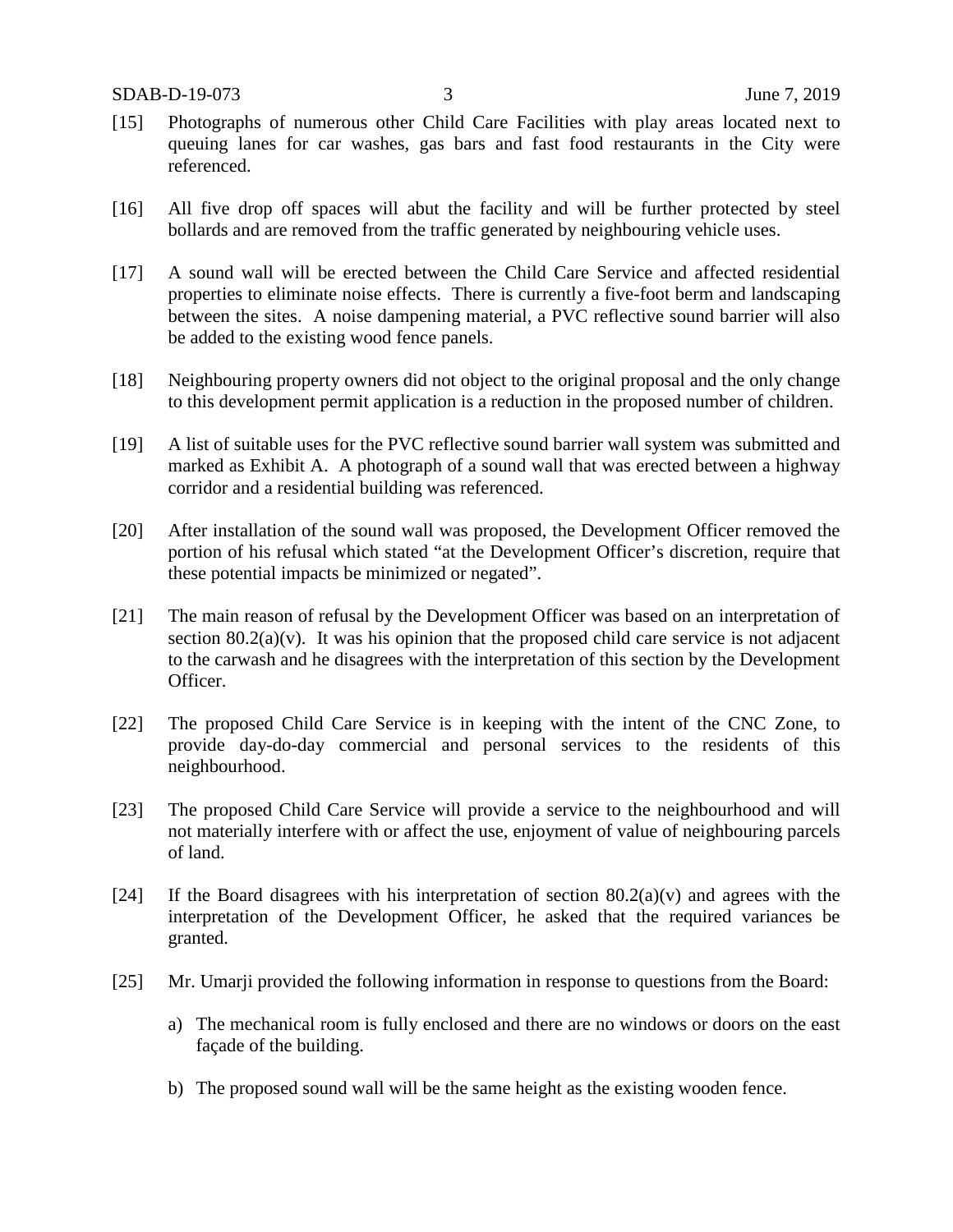- c) The entire play area is enclosed and steel bollards will be installed at the corner.
- d) The entire site is currently being developed and the approved landscaping plan will be incorporated.
- e) The proposed Child Care Service is compatible with the entire neighbourhood. The proposed Child Care Service is located in a building that is isolated from the other uses on the site.
- f) Parents dropping off their children will not have to cross over queuing aisles to the car wash and are isolated from other vehicle movement on the site. The sharing of entrances and exits to the site would be the only interaction of the uses on this site.
- g) The outdoor lay area can only be accessed through the building itself. The emergency exit to access the play area is on the west side of the building. There are no emergency exits on the east side of the building.
- h) Attempts were made to solicit feedback from property owners to the north without success.
- i) They are currently developing three other buildings on this site.
- *ii) Position of the Development Officer, Mr. C. Kennedy:*
- [26] Mr. Kennedy did not attend the hearing but provided a written submission that was considered by the Board.

#### **Decision**

- [27] The appeal is **ALLOWED** and the decision of the Development Authority is **REVOKED**. The development is **GRANTED** as applied for to the Development Authority, subject to the following **CONDITIONS**:
	- 1. The development shall comply with the performance standards for the Neighbourhood Convenience Commercial (CNC) Zone in accordance to Section 57 of the *Edmonton Zoning Bylaw*.
	- 2. All required parking and loading facilities shall only be used for the purpose of accommodating the vehicles of clients, customers, employees, members, residents or visitors in connection with the building or Use for which the parking and loading facilities are provided, and the parking and loading facilities shall not be used for driveways, access or egress, commercial repair work, display, sale or storage of goods of any kind. (Reference Section 54.1(1)(c)).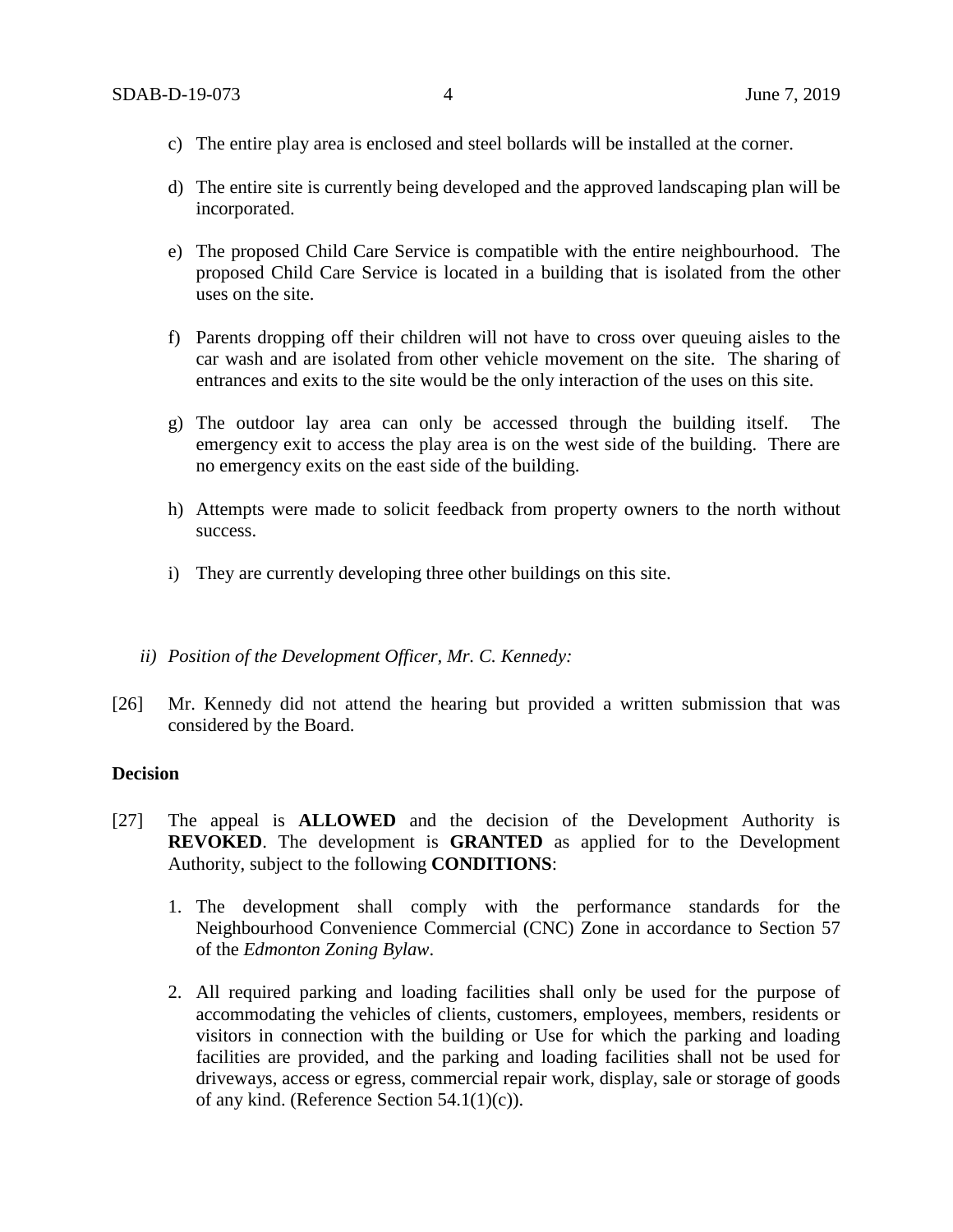- 3. Parking spaces for the disabled shall: be provided in accordance with the Alberta Building Code in effect at the time of the Development Permit application, for which no discretion exists; be included, by the Development Officer, in the calculation of the applicable minimum parking requirement; and be identified as parking spaces for the disabled through the use of appropriate signage, in accordance with Provincial standards. (Reference Section 54.1(3)).
- 4. All access locations and curb crossings shall require the approval of Transportation Services. (Reference Section 53(1)).

#### **Reasons for Decision**

- [28] A Child Care Service is a Discretionary Use in the (CNC) Convenience Commercial Zone.
- [29] The Board finds that the proposed development complies with all of the development regulations pursuant to the *Edmonton Zoning Bylaw*.
- [30] The Board must determine whether or not the proposed Discretionary Use is compatible with surrounding land uses and should be allowed at this location.
- [31] The Board agrees with the finding of the Development Authority that no portion of the proposed Child Care Service is adjacent to the bay of the Rapid Drive-through Vehicle Services building pursuant to section 80.2(a)(v) of the *Edmonton Zoning Bylaw*.
- [32] The proposed Child Care Service is adjacent to the drive aisle for the queuing spaces for the Rapid Drive-through Vehicle Services building.
- [33] The Board finds that this development permit application will minimize the potential incompatibilities to the satisfaction of the Board.
- [34] A previous development permit application, Project Number 224518430-025 was refused by the Subdivision and Development Appeal Board in April, 2018. However, this development permit application has been changed substantially because the number of children has been reduced from 78 to 36. This change is significant because it has reduced the minimum required number of pick-up and drop-off spaces to four. Five spaces will be provided immediately adjacent to the front of the building that will house the proposed Child Care Service. The drop off spaces for the previously refused application had to be located further away from the Child Care Services building which required children and their parents to walk across the queuing lane for the Rapid Drivethrough Vehicle Service Use which raised safety concerns and material concerns of incompatibility. This concern has been removed from this development permit application.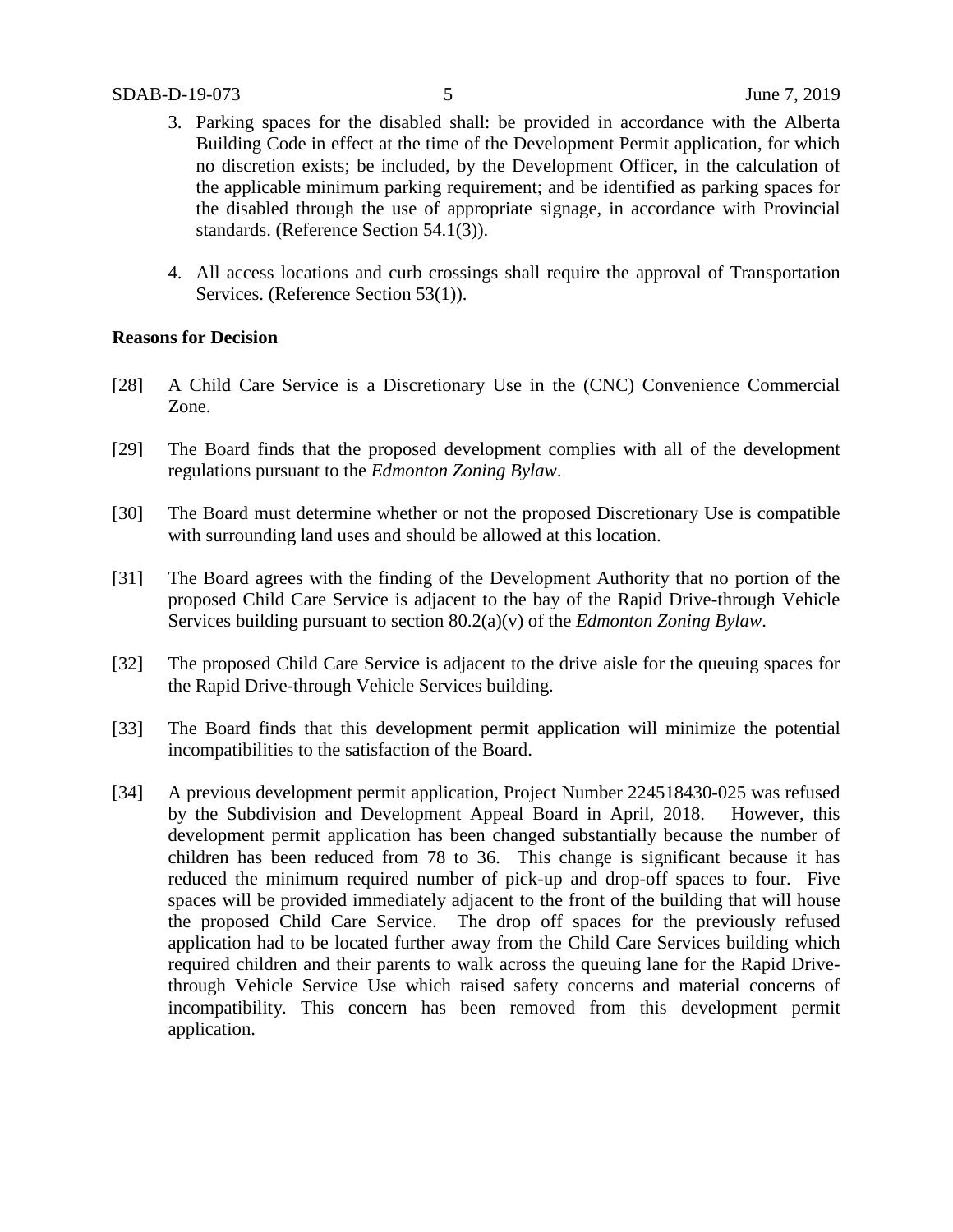#### SDAB-D-19-073 6 June 7, 2019

- [35] The other potential point of incompatibility arises because there is a residential zone located immediately north of the outdoor play area for the proposed Child Care Service. Based on evidence provided by the Applicant, noise from children playing outside will be minimized both through the incorporation of landscaping which is included in the overall site plan as well as the installation of sound fencing which will be installed around the entire outdoor play area. When these factors are combined with the fact that the Child Care Service will not be operating in the evening or on weekends, the proposed outdoor play area is reasonably compatible even though it abuts a residential zone to the north.
- [36] For the above reasons, the Board finds that the proposed development is reasonably compatible with the surrounding area and there are no valid planning reasons to deny the application.

Mr. I. Wachowicz, Chair Subdivision and Development Appeal Board

Board members in attendance: Mr. V. Laberge, Mr. C. Buyze, Ms. L. Gibson, Mr. B. Gibson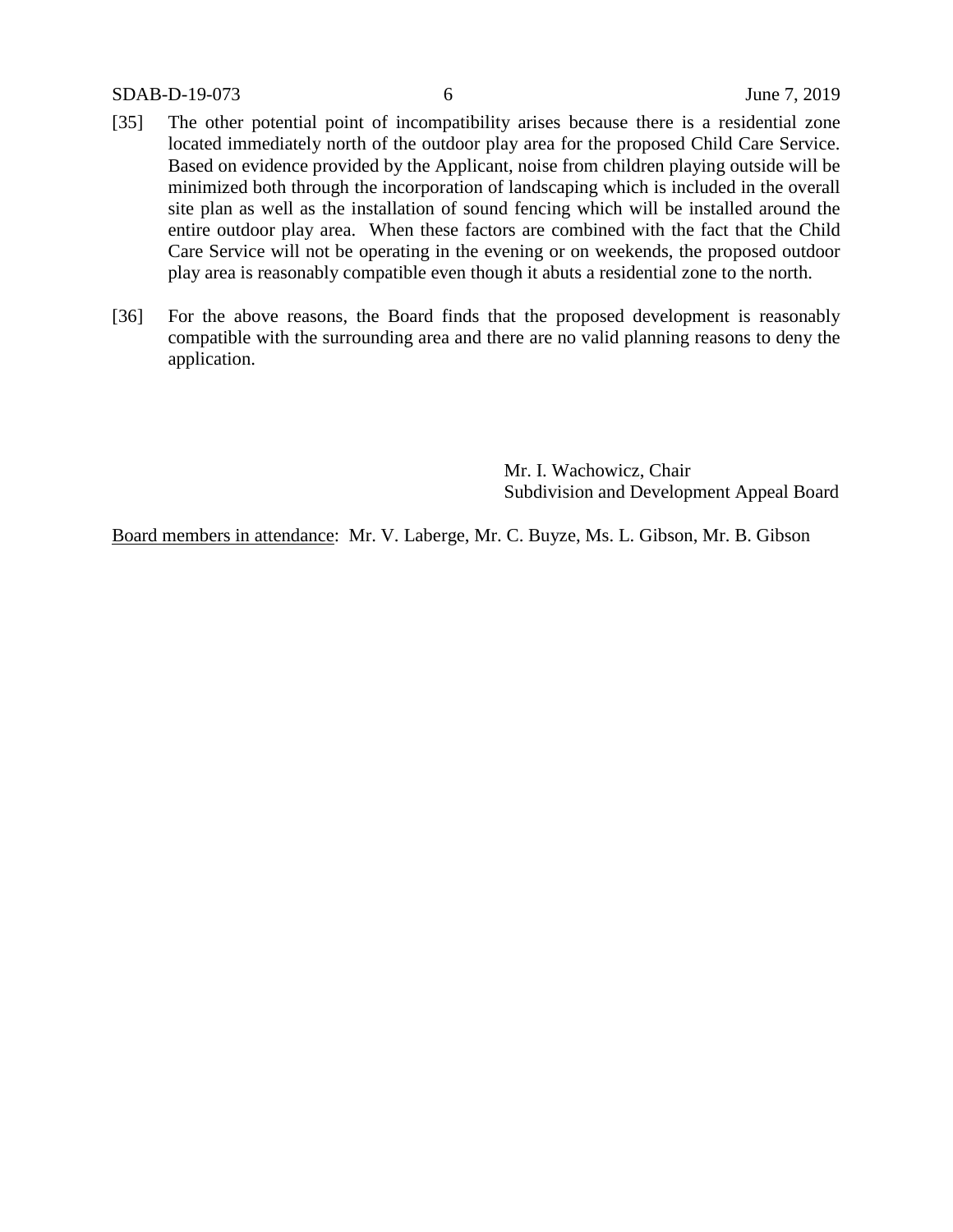#### **Important Information for the Applicant/Appellant**

- 1. This is not a Building Permit. A Building Permit must be obtained separately from the Sustainable Development Department, located on the 2nd Floor, Edmonton Tower, 10111 – 104 Avenue NW, Edmonton, AB T5J 0J4.
- 2. Obtaining a Development Permit does not relieve you from complying with:
	- a) the requirements of the *Edmonton Zoning Bylaw*, insofar as those requirements have not been relaxed or varied by a decision of the Subdivision and Development Appeal Board,
	- b) the requirements of the *Alberta Safety Codes Act*,
	- c) the *Alberta Regulation 204/207 – Safety Codes Act – Permit Regulation*,
	- d) the requirements of any other appropriate federal, provincial or municipal legislation,
	- e) the conditions of any caveat, covenant, easement or other instrument affecting a building or land.
- 3. When an application for a Development Permit has been approved by the Subdivision and Development Appeal Board, it shall not be valid unless and until any conditions of approval, save those of a continuing nature, have been fulfilled.
- 4. A Development Permit will expire in accordance to the provisions of Section 22 of the *Edmonton Zoning Bylaw, Bylaw 12800*, as amended.
- 5. This decision may be appealed to the Alberta Court of Appeal on a question of law or jurisdiction under Section 688 of the *Municipal Government Act*, RSA 2000, c M-26. If the Subdivision and Development Appeal Board is served with notice of an application for leave to appeal its decision, such notice shall operate to suspend the Development Permit.
- 6. When a decision on a Development Permit application has been rendered by the Subdivision and Development Appeal Board, the enforcement of that decision is carried out by the Sustainable Development Department, located on the 2nd Floor, Edmonton Tower, 10111 – 104 Avenue NW, Edmonton, AB T5J 0J4.

*NOTE: The City of Edmonton does not conduct independent environmental checks of land within the City. If you are concerned about the stability of this property for any purpose, you should conduct your own tests and reviews. The City of Edmonton, when issuing a development permit, makes no representations and offers no warranties as to the suitability of the property for any purpose or as to the presence or absence of any environmental contaminants on the property.*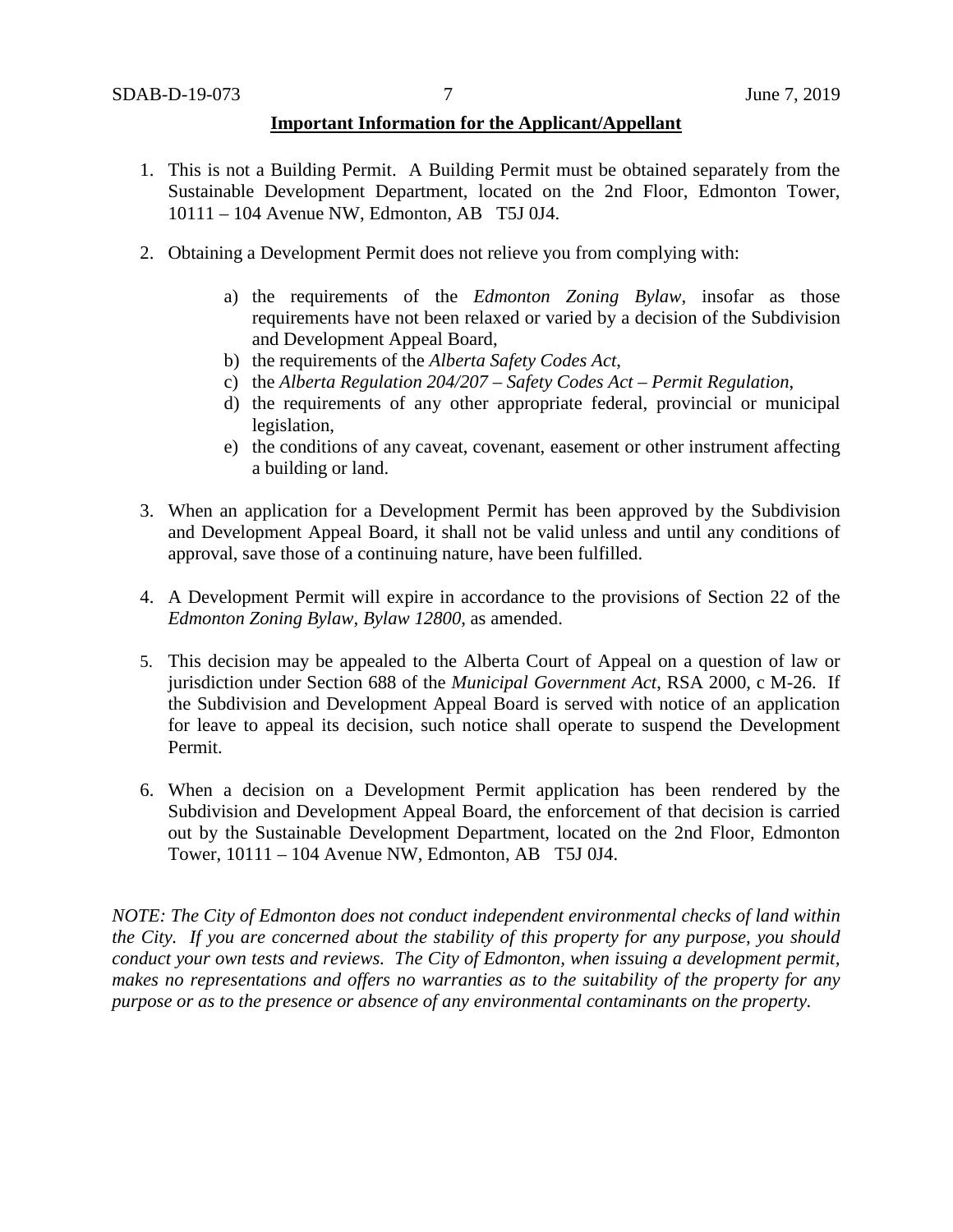

Date: June 7, 2019 Project Number: 293187436-001 File Number: SDAB-D-19-074

# **Notice of Decision**

[1] The Subdivision and Development Appeal Board (the "Board") at a hearing on April 24, 2019, made and passed the following motion:

"That the appeal hearing be postponed to May 22 or May 23, 2019."

[2] On May 23, 2019, the Board made and passed the following motion:

"That SDAB-D-19-074 be raised from the table."

[3] On May 23, 2019, the Board heard an appeal that was filed on April 18, 2019. The appeal concerned the decision of the Development Authority, issued on March 26, 2019 to approve the following development:

# **To construct a Duplex House with an Unenclosed Front Porch**

- [4] The subject property is on Plan I23A Blk 161 Lot 3, located at 11012 84 Avenue NW, within the DC1 Development Control Provision. The Garneau Area Redevelopment Plan applies to the subject property.
- [5] The following documents were received prior to the hearing and form part of the record:
	- Copy of the Development Permit application with attachments, proposed plans, and the approved Development Permit;
	- The Development Officer's written submissions; and
	- The Appellant's written submissions.
- [6] The following exhibits were presented during the hearing and form part of the record:
	- Exhibit A Excerpts from the *Land Use Bylaw 5996* submitted by the Appellant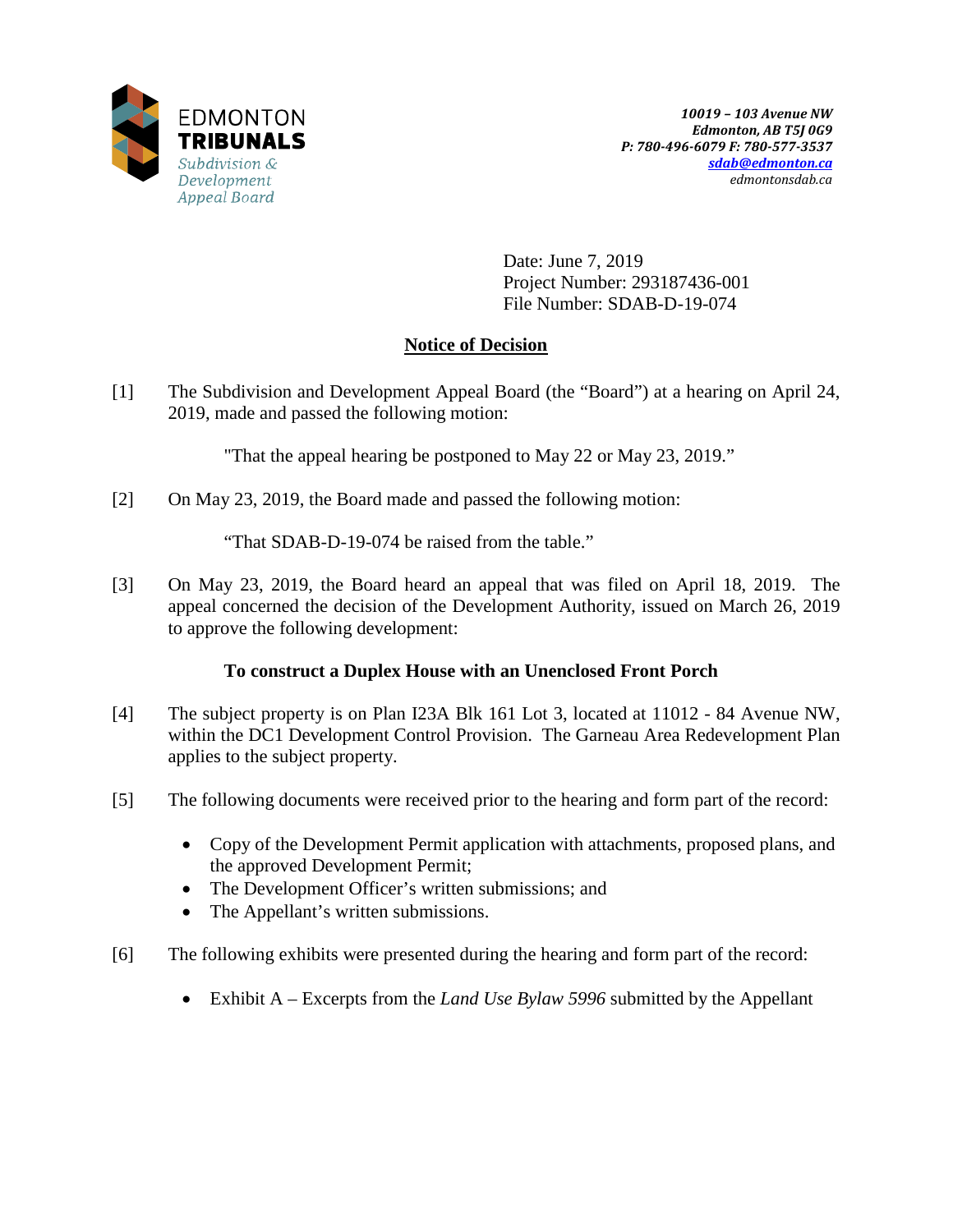#### **Preliminary Matters**

- [7] At the outset of the appeal hearing, the Chair confirmed with the parties in attendance that there was no opposition to the composition of the panel.
- [8] The Chair outlined how the hearing would be conducted, including the order of appearance of parties, and no opposition was noted.
- [9] The appeal was filed on time, in accordance with Section 686 of the *Municipal Government Act*, RSA 2000, c M-26 (the "*Municipal Government Act*").
- [10] Section 685(4) of the *Municipal Government Act*, Chapter M-26 states that despite subsections  $(1)$ ,  $(2)$ , and  $(3)$ , if a decision with respect to a development permit application in respect of a direct control district is made by a development authority, the appeal is limited to whether the development authority followed the directions of council, and if the subdivision and development appeal board finds that the development authority did not follow the directions it may, in accordance with the directions, substitute its decision for the development authority's decision.

#### **Summary of Hearing**

- *i) Position of the Appellant, Ms. V. Jones, representing the Garneau Community League:*
- [11] The issue in this appeal is whether the Development Officer properly applied the directions of Council when approving this development permit.
- [12] The Garneau Community League Planning Committee submits that the Development Officer did not properly apply the directions of Council because the development permit application was approved based on development regulations contained in *Edmonton Zoning Bylaw 12800* instead of those contained in *Land Use Bylaw 5996.*
- [13] The Development Criteria contained in the Garneau Area Redevelopment Plan ("GARP") make it clear that the general regulations of the *Land Use Bylaw* must be used when determining whether a proposed development in the DC1 area is to be approved or not. GARP makes specific reference to the *Land Use Bylaw 5996* as it existed in 1982 when this Plan was passed. This is specific incorporation by reference in GARP. Instead of reproducing the RF3 regulations from the 1982 *Land Use Bylaw*, it incorporates the RF3 regulations by an express reference to the *Land Use Bylaw* and its Special Land Use Provisions.
- [14] The *Land Use Bylaw 5996* was replaced with the *Edmonton Zoning Bylaw 12800* in April 2001. However, direct control districts were continued in full force and effect and were incorporated into the *Edmonton Zoning Bylaw*. Section 2.7 states that: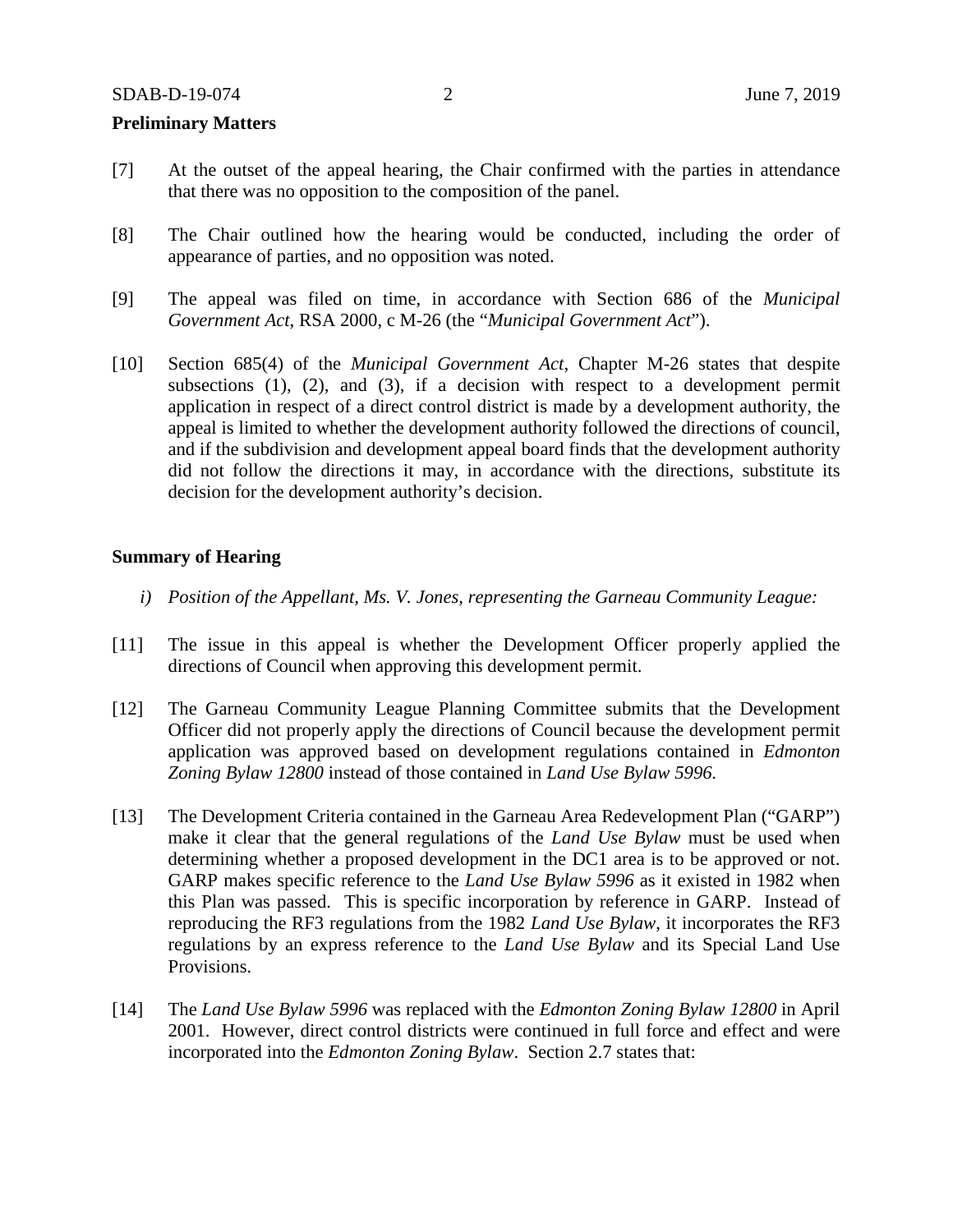Unless there is an explicit statement to the contrary in a Direct Control District of Provisions, *any reference* in a Direct Control District or Direct Control Provision to a land use bylaw shall be *deemed to be a reference* to the land use bylaw that was in effect at the time of the creation of the Direct Control District of Provisions.

- [15] It is noted that "a land use bylaw" is not capitalized in section 2.7, therefore it is considered a general catch all and not as a specific noun as it is referenced in GARP.
- [16] The Alberta Court of Appeal considered the issue of which bylaw applies in direct control districts in *Parkdale-Cromdale Community League Association v Edmonton*, 2007 ABCA 309. The Court held that section 2.7 of the *Edmonton Zoning Bylaw* deals with situations where a Direct Control bylaw was passed before 2001 and it contains an express cross-reference to a provision of an old land use bylaw, Paragraph [4] states:

Such cross-reference might not, of course, be directly transferable to the provisions of the new Zoning Bylaw, and section 2.7 was required to ensure that such express references remained meaningful, and faithful to the original intent of the Bylaw.

- [17] The Court of Appeal further confirmed in this decision at Paragraph [5] that the development regulations contained in section 140.1 of the *Edmonton Land Use Bylaw 5996* applied to property zoned Direct Control District 1 (DC1). This decision dealt with a lot located directly behind the subject lot in the same Direct Control District.
- [18] She questioned why the City Law Branch would support the Development Officer's interpretation that if a DC Zone references the RF3 *District* (District means Zone in the *Edmonton Zoning Bylaw 12800*) of the *Land Use Bylaw* and that the Development Authority would then refer to the current RF3 Zone in the *Edmonton Zoning B*ylaw 12800. Only when the DC Zone references a specific section number, would the Development Officer reference the *Land Use Bylaw* that was in effect at the time of approval of the DC Zone.
- [19] The direction of Council is contained in GARP which requires the Development Officer to apply the RF3 regulations of the *Land Use Bylaw 5996* as they existed in 1982. The Development Officer applied the RF3 regulations contained in the *Edmonton Zoning Bylaw 12800* instead of the RF3 regulations contained in the *Land Use Bylaw* 5996 and therefore did not follow Council's direction when approving this development permit application.
- [20] Ms. Jones provided the following information in response to questions from the Board:
	- a) The area of application for this DC1 is located north of 83 Avenue between 111 Street and 109 Street.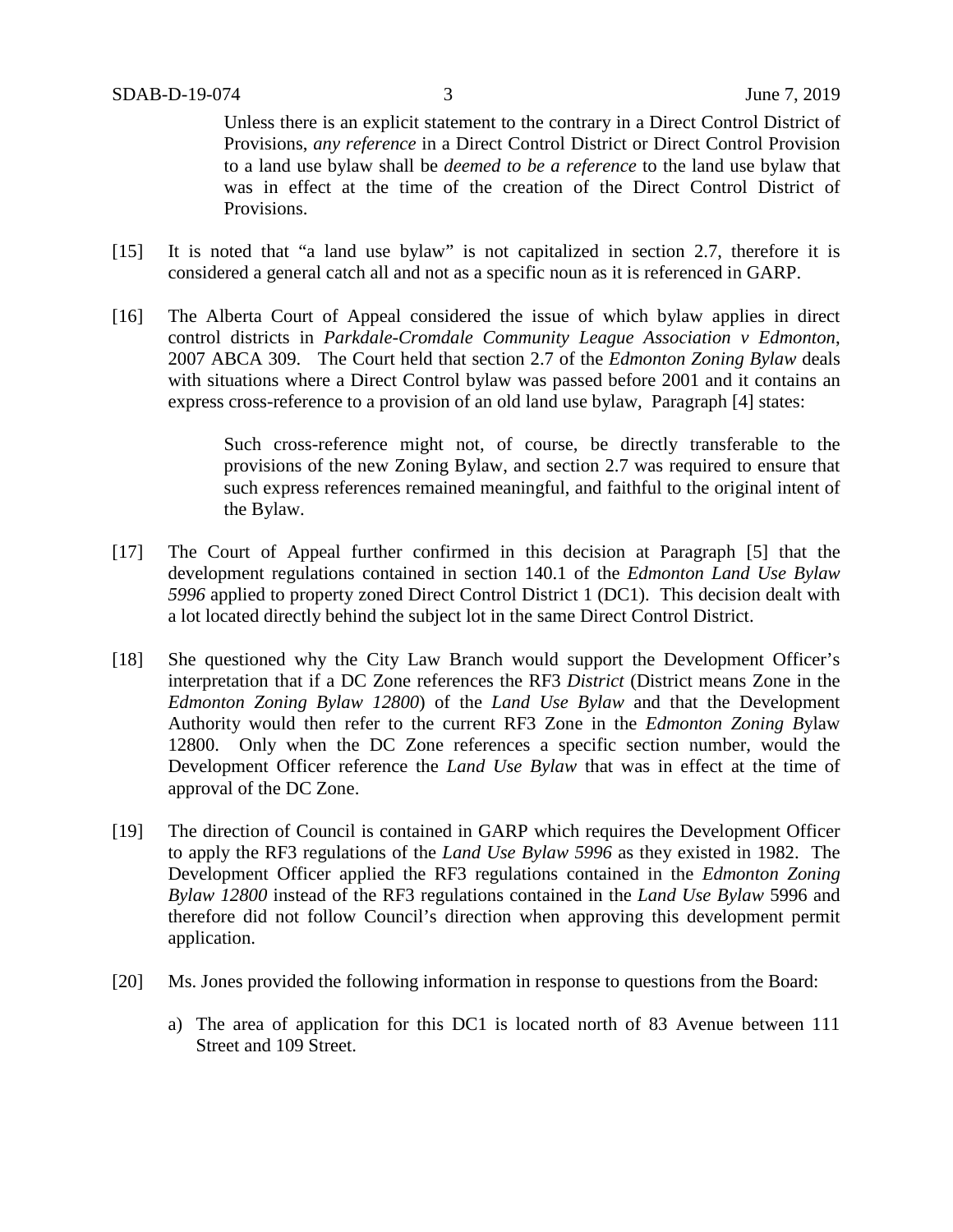- b) GARP states that the General Regulations and Special Land Use Provisions of the *Land Use Bylaw* apply to developments within this District.
- c) The Development Criteria contained in GARP states that the following criteria apply to developments within this District pursuant to section 710.4 of the *Land Use Bylaw.* Clause 1 states that "The General Regulations and Special Land Use Provisions of the Land Use Bylaw apply".
- d) Clause 2 states "The development regulations of the RF3 (Low Density Redevelopment) District apply, provided that the Development Officer may relax these regulations for individual applications, where such relaxations would assist in the achievement of the development criteria in Clauses 3, 4 and 5.
- e) Clause 4 does not apply to this development.
- f) Direct incorporations are provided in Clause 1 and 2 of the Development Criteria contained in GARP.
- g) Clause 2 of GARP incorporates the development regulations of the RF3 Zone, section 140 of the *Land Use Bylaw*. It does not specify a specific section but rather specifies that whole zoning chunk.
- h) A copy of section 140 of the *Land Use Bylaw 5996* was submitted as Exhibit A. It was acknowledged that the Bylaw was changed over the years. Section 140.3 of *Land Use Bylaw* 5996, Low Density Redevelopment District, Discretionary Uses includes Duplexes and the last amendment date is 1994.
- i) The difference between using the regulations of the *Land Use Bylaw* versus the *Edmonton Zoning Bylaw* is that section 140.4 of the *Land Use Bylaw* requires a minimum site area of 300 square metres for each Semi-detached or Duplex dwelling, a minimum site width of 15 metres and a minimum 2.0 metres side yard. The proposed site area is 404 square metres, a deficiency by 48.5 percent. The proposed development complies with the RF3 regulations contained in the *Edmonton Zoning Bylaw* that were applied by the Development Officer.
- j) The woman who wrote GARP included Low Density Redevelopment District in the Development Criteria because that was the title of the RF3 Zone at that time. The title of the RF3 Zone in the *Edmonton Zoning Bylaw* is Small Scale Infill Development Zone. It could not be confirmed whether or not the RF3 Zone had the same title as the *Land Use Bylaw* when the *Edmonton Zoning Bylaw* was adopted.
- k) The *Parkdale-Cromdale* Court of Appeal decision did not require an explicit reference, it requires a reference. This is a reference and when you undertake statutory interpretation you look at the general context. It is clear that GARP is discussing the *Land Use Bylaw*. That is the zoning that they incorporated in by way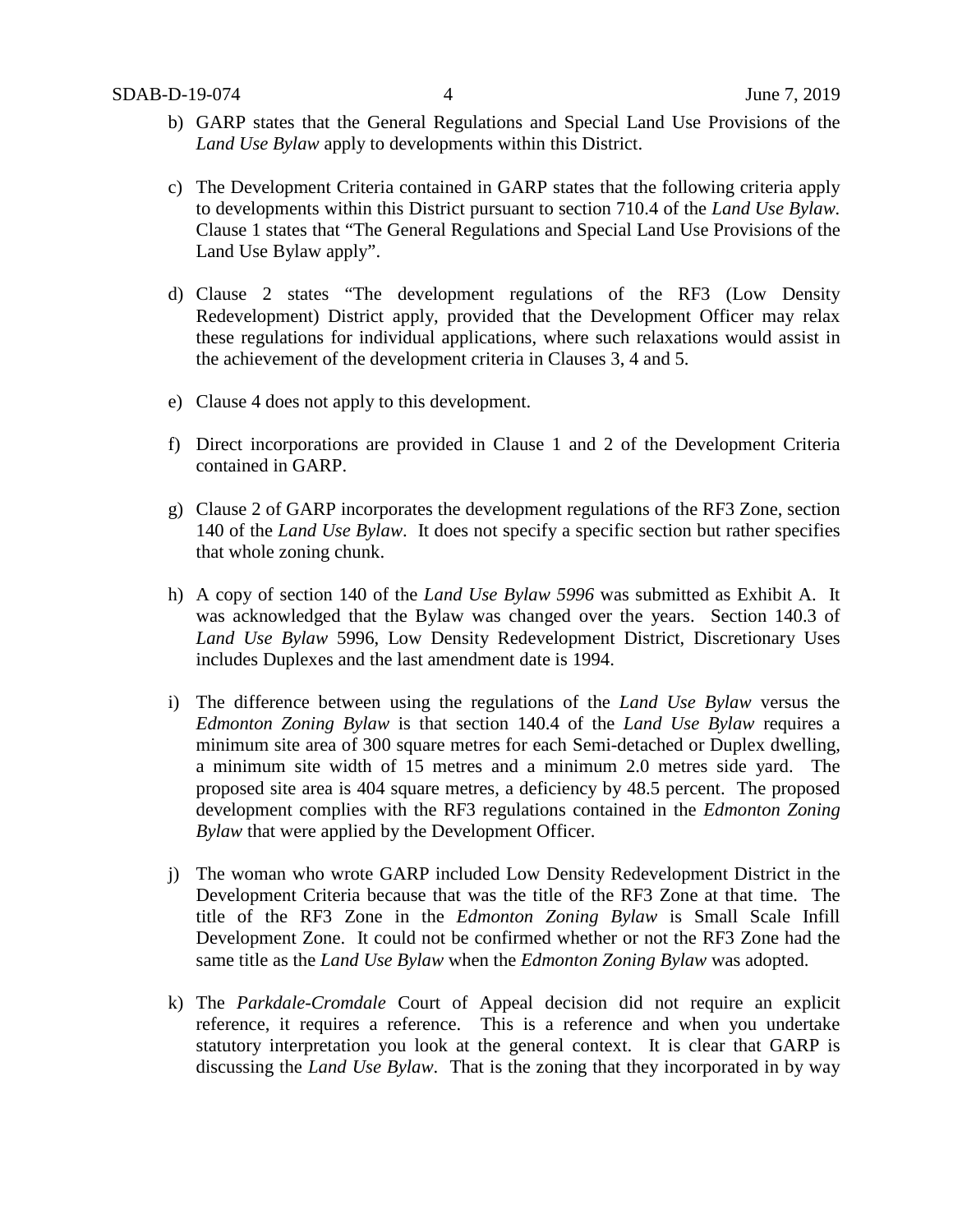of this reference. Instead of reproducing section 140 of the *Land Use Bylaw*, it was incorporated by reference.

- l) In addition to a deficiency in the site area, the proposed development is also deficient in site width, the minimum side yard requirement and is possibly over height although that could not be confirmed. It is also possible that the detached garage does not comply with the minimum required side yards.
- m) Duplexes in GARP are a considered Use. The Board may substitute its decision but is not required to do so. The development could simply be refused and sent back to the drawing board.
- n) The heart of the Community League's concern is that the Development Authority must use the correct Bylaw when evaluating all development permit applications in this DC1 District. The Court of Appeal has directed the Development Authority to use the development regulations contained in the *Land Use Bylaw 5996* and that is not being done. Therefore, the Community League will appeal every development permit approval that is not correctly reviewed according to the development regulations contained in that Bylaw. Development Officers can grant variances that achieve the development criteria contained in GARP.
- o) Site Width pursuant 140.2(4)(b) of the *Land Use Bylaw* requires 7.5 metres for each semi-detached or duplex dwelling, 15 metres for the proposed development. Proposed is 10.058 metres, a deficiency of 49 percent.
- p) Side yards are required to be a minimum of 2.0 metres pursuant to section 140.4(8)(a) Site width is 10.05 metres, 20 percent of 10 metres is 2.0 metres. The proposed side yards are 1.526 metres, a deficiency of 30 percent.
- q) These are the three main deficiencies under the *Land Use Bylaw*.
- r) Variance power is provided in order to enable the design to work within the neighbourhood, not just to make a development fit. A previous decision of the Board was referenced for a property located in close proximity to the subject site. The intent of that decision was to ensure compatibility with design, texture, and material utilized in construction parallel to that used in 1920. The Board needs to consider Policy 1.1 of the Special Character Residential Area contained in GARP if the decision is made to grant the required variances.
- s) The Court of Appeal reviewed the zoning and determined that the development regulations contained in *the Land Use Bylaw* apply to this DC1 Development Zone.
- t) Maximum height shall not exceed 10 metres, pursuant to section 140.4(4) of the *Land Use Byla*w. The Front setback shall be 6.0 metres pursuant to section 140.4(6) and proposed is 6.001. The proposed height is 10.02 metres and exceeds the maximum allowable 10.0 metres.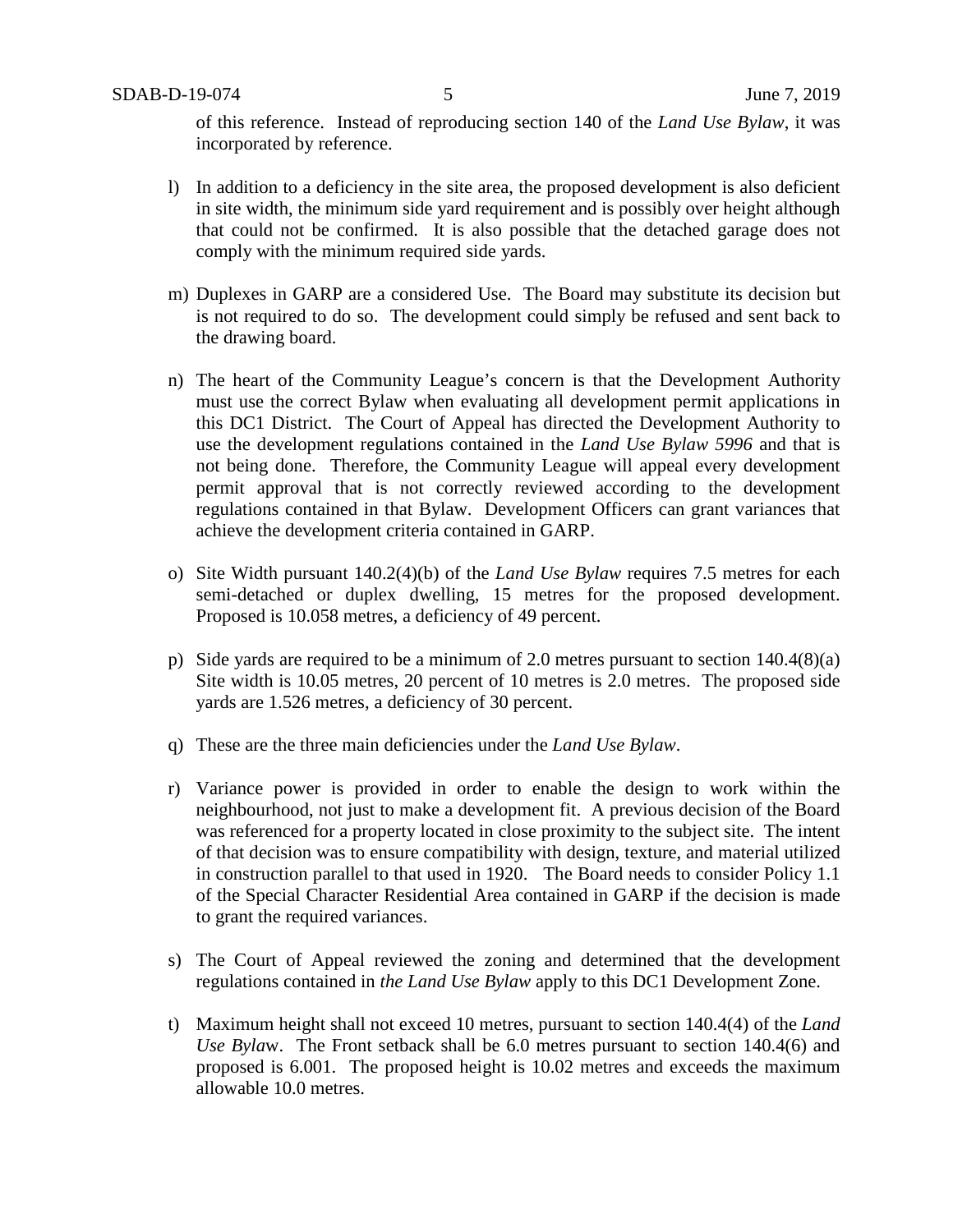- u) The Development Authority can grant relaxations to the development criteria contained in GARP if they are in keeping with the direction of Clauses 3, 4 and 5.
- *ii) Position of the Development Officer, Mr. K. Yeung:*
- [21] Mr. Yeung did not attend the hearing but provided a written submission that was considered by the Board.
	- *iii) Position of the Respondent, Ms. B. Sihota:*
- [22] There are several similar new developments on this block that have been built using the development regulations contained in the *Land Use Bylaw* and others using the development regulations contained in the *Edmonton Zoning Bylaw*. She questioned why Development Officers are not required to use the same development criteria and follow the direction of the Court of Appeal.
- [23] There are two new developments located across the street in the middle of the block, two on the same side of the street in the middle of the block and one at the end of the block that were all granted variances. It seems that variances are granted based on the approach taken by the Development Officer. However, if City Council has provided development regulations in GARP, Development Officers should be applying this direction to every development permit application.
- [24] They are simply seeking direction as to how to develop property in this area which is not being consistently provided by the Development Authority. Therefore, the Board should grant any variances that are required for the proposed development.
- [25] It was her opinion that the same rules should be applied to should be applied to all development in the DC1 Direct Control Provision.
- [26] It is impossible to know the intention of the individual who wrote the Garneau Area Redevelopment Plan.
- [27] The City Law Branch and the Development Officer should have been in attendance to provide their interpretation of GARP.
- [28] The appeal should not be allowed because the Development Officer made the appropriate decision based on the guidance that was provided. It is not clear in GARP as to which regulations should be followed and this uncertainty results in extra costs and delays for developers.
- [29] In this case, the Development Officer was correct in following the RF3 regulations contained in the *Edmonton Zoning Bylaw* based on his interpretation of GARP. GARP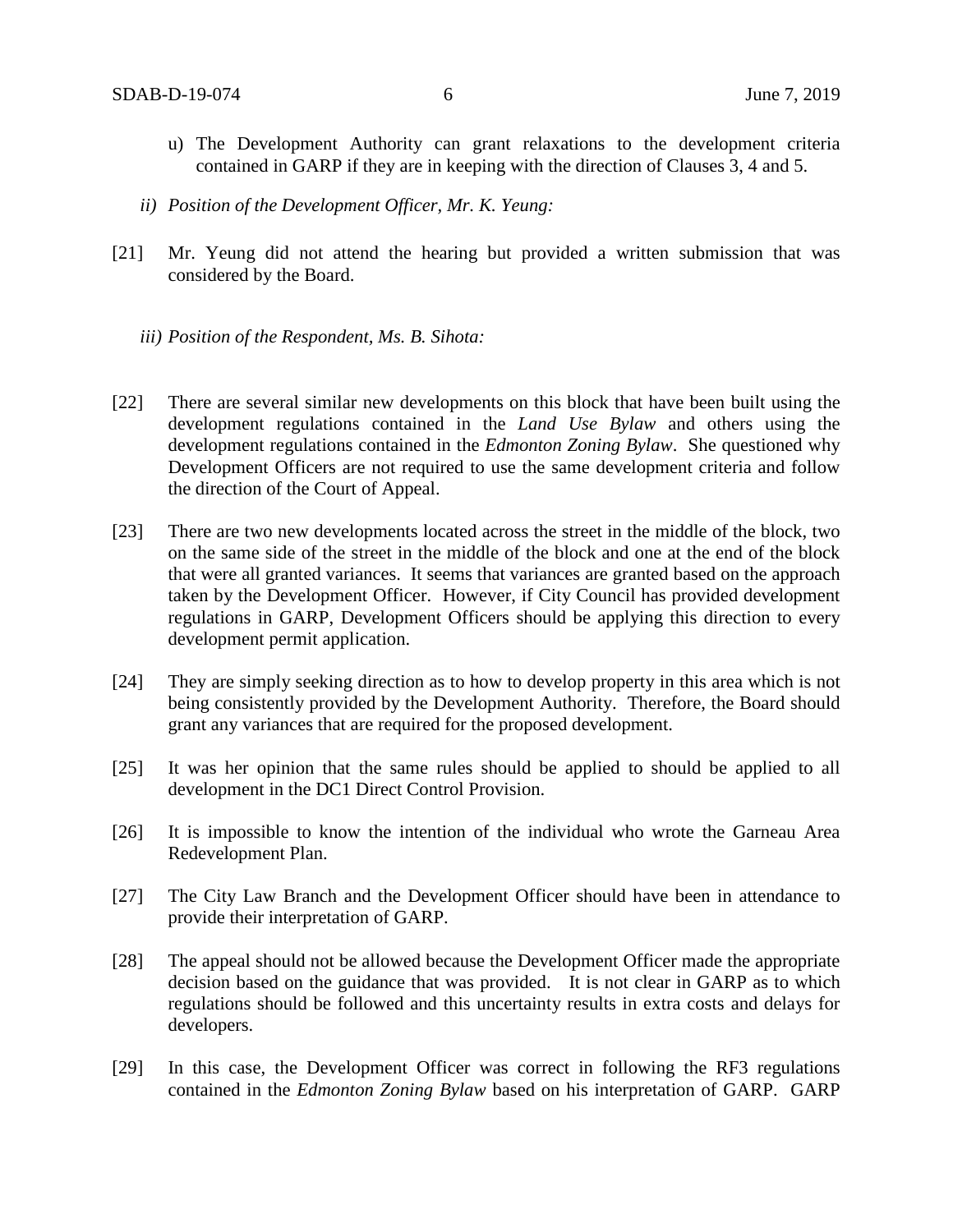does not specifically direct you back to the old *Land Use Bylaw*. It is not clear to the average person reading GARP or the Development Officer that there is a direct reference to the development regulations contained in the old *Land Use Bylaw*.

- [30] Infill developments are currently proceeding based on new development regulations which are constantly being amended by City Council. She questioned why this new infill project should be reviewed based on the development guidelines contained in the old *Land Use Bylaw*. It was her opinion that GARP should be rewritten to provide clear direction.
- [31] A meeting was held with the Development Officer prior to submitting a development permit application to determine what could be built on this site and which development regulations would apply. It was the original plan to build a single family house with a secondary suite. However, they were advised by the Development Officer that was not allowed but that they could build a duplex on this lot and they proceeded based on this advice. The Development Officer advised that the development regulations contained in the RF3 Zone applied but he did not tell them that these were the RF3 regulations contained in the old *Land Use Bylaw*.
- [32] It was her opinion that the Board should grant any variances required because the proposed development furthers the goals established in Clauses 3 and 5 of GARP. Several other developments on this block have been approved with variances granted by the Board.
- [33] The recommendations of the Heritage Officer have been followed and are included in the written submission provided by the Development Officer.
- [34] In response to a question, it was her opinion that a specific section number has to be referenced in GARP before it has to be referenced by the Development Officer. The other sub-areas contained in GARP are much clearer than the development guidelines contained in this sub-area. The wording needs to be changed to provide direction for both developers and the Development Authority when considering new development in this DC1 Development Control Provision.

#### *iv) Rebuttal of the Appellant*

- [35] Anne de Villars wrote GARP and was the Chair of the Planning Committee for 40 years.
- [36] The question before the Board is whether or not the Development Officer followed the directions of Council not whether or not the developer did. She understands the Respondent's desire to have one Bylaw apply to the DC1 Development Control Provision. It was noted that the Court of Appeal found that GARP was clear enough to determine that the *Land Use Bylaw* applies to this DC1 Development Control Provision.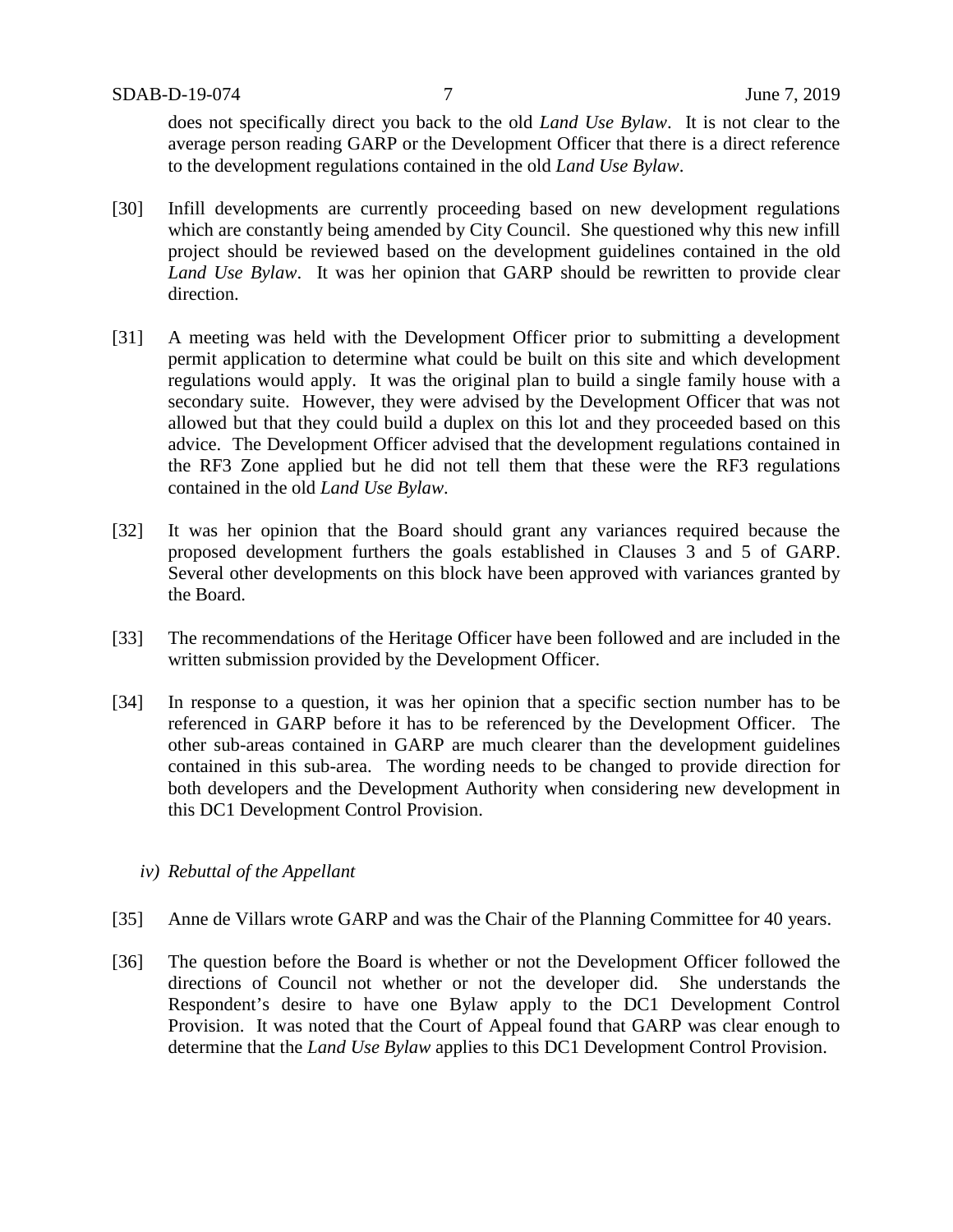#### SDAB-D-19-074 8 June 7, 2019

- [37] The Garneau Community League appeals every development in this DC1 that is approved using the development regulations contained in the *Edmonton Zoning Bylaw*. The developments referenced by the Respondent, including the tri-plexes were all approved based on the development regulations contained in the *Land use Bylaw 5996*. The over height development was constructed without an approved development permit.
- [38] Ms. Jones provided the following information in response to questions from the Board:
	- a) Reference to a specific section is not required. The Court of Appeal did not require reference to a specific section in *Garneau Community League v Edmonton (City)*, 2017 ABCA 374. The DC1 references the RF3 regulations from the *Land Use Bylaw* and that is what needs to be used in this DC1 Development Control District.
	- b) In *Garneau Community League v Edmonton (City)*, 2017 ABCA 374, the Court applied the old *Land Use Bylaw*. It was acknowledged that although this was accepted by the Court of Appeal, a specific reason was not provided. The Court of Appeal decision specifically addressed the variance power of the Board. The Board will have to determine how specific reference to the old *Land Use Bylaw* needs to be in GARP.
	- c) GARP directly references the RF3 development regulations contained in the *Land Use Bylaw* which applied at the time that it was written. She disagreed that even if the parties agreed on the zoning in *Garneau Community League v Edmonton (City)*, 2017 ABCA 374, it is not binding on the Board. She agreed that the Court of Appeal was silent on this issue.
	- d) Ms. Jones agreed with the Board's interpretation of Paragraph [17] of *Garneau Community League v Edmonton (City)*, 2017 ABCA 374, regarding section 11.6 of the *Land Use Bylaw*. The main issue in this decision was in respect to variance powers and the doubling up that was done by the Board.
- [39] Ms. Sihota indicated that she was not familiar with this provision and declined any specific comment.

#### **Decision**

[40] The appeal is **DENIED** and the decision of the Development Authority is **CONFIRMED**. The development is **GRANTED** as approved by the Development Authority.

#### **Reasons for Decision**

[41] The subject site falls within DC1 Direct Development Control Provision, (Bylaw 6221 – Sub-Area 1) of the Garneau Area Redevelopment Plan ("GARP").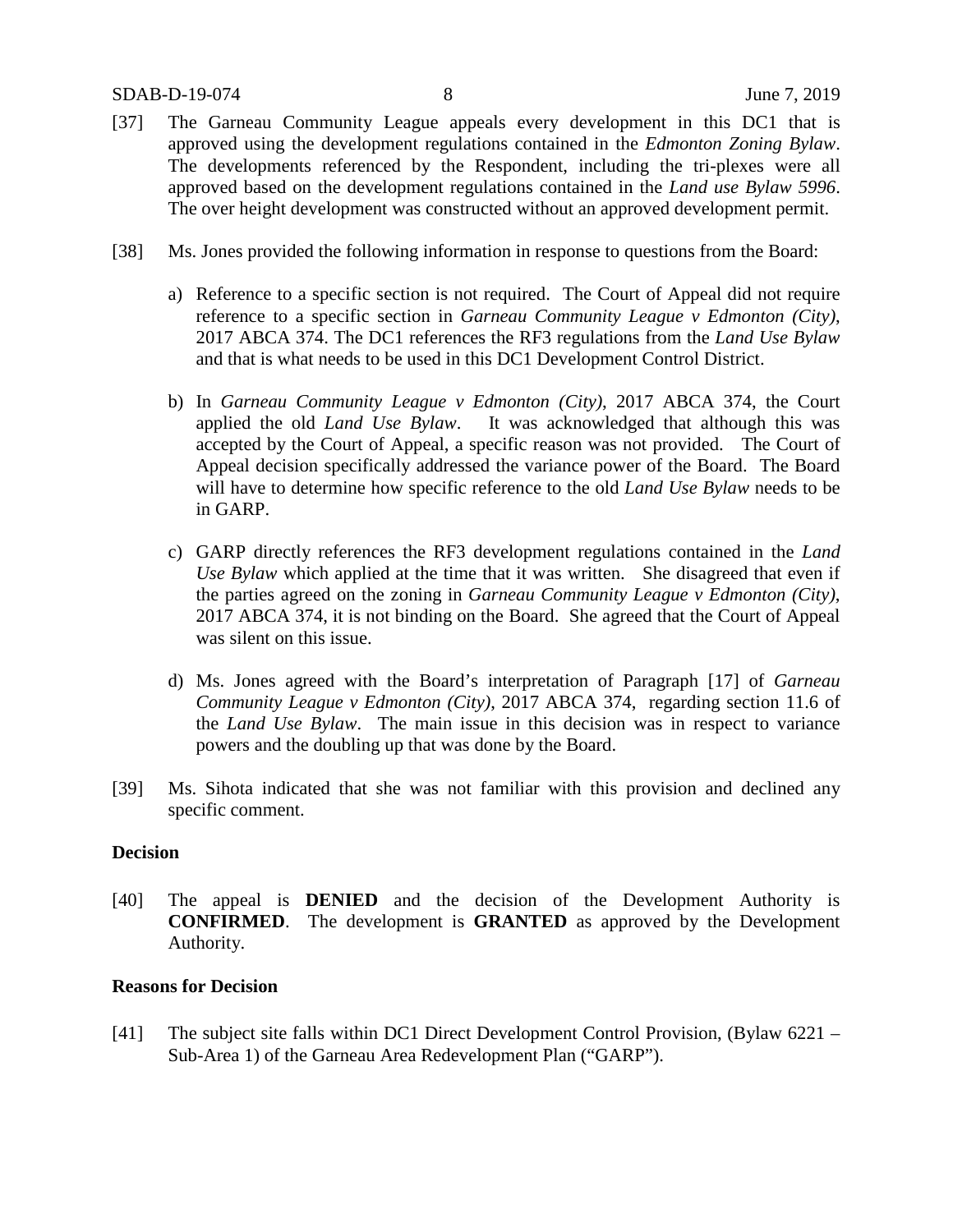- [42] The proposed development is to construct a Duplex House with an Unenclosed Front Porch.
- [43] Duplex Housing, where the side lot line of the site abuts a site in an Industrial, Commercial, Row Housing, or Apartment District, or is not separated from it by a public roadway more than 10 metres (32.8 feet) wide, is a Listed Use.
- [44] Section 685(4) of the *Municipal Government Act*, Chapter M-26 states that:

Despite subsections (1), (2), and (3), if a decision with respect to a development permit application in respect of a direct control district is made by a development authority, the appeal is limited to whether the development authority followed the directions of council, and if the subdivision and development appeal board finds that the development authority did not follow the directions it may, in accordance with the directions, substitute its decision for the development authority's decision.

- [45] The Appellant, the Garneau Community League, argued that the Development Officer erred by applying the development regulations contained in the RF3 Small Scale Infill Development Zone contained in *Edmonton Zoning Bylaw* 12800.
- [46] The Appellant argued that the Court of Appeal, in *Parkdale-Cromdale Community League Association v. Edmonton (City),* 2007 ABCA 309, interpreted section 2.7 of the *Edmonton Zoning Bylaw* to mean that the Development Authority is required to apply development criteria contained in the RF3 Zone as set out in the *Land Use Bylaw 5996*.
- [47] Section 2.4 of the *Edmonton Zoning Bylaw* states:

Subject only to the provisions in the *Municipal Government Act* respecting nonconforming Uses and notwithstanding the effect it may have on rights, vested or otherwise, the provisions of this Bylaw govern from the effective date onward. In particular, no Development Permit Application shall be evaluated under the procedural or substantive provisions of a previous land use bylaw after the effective date, even if the application was received before the effective date.

[48] Section 2.7 of the *Edmonton Zoning Bylaw* states:

Unless there is an explicit statement to the contrary in a Direct Control District or Provision, any specific reference in a Direct Control District or Direct Control Provision to a land use bylaw shall be deemed to be a reference to the land use bylaw that was in effect at the time of the creation of the Direct Control District or Provision.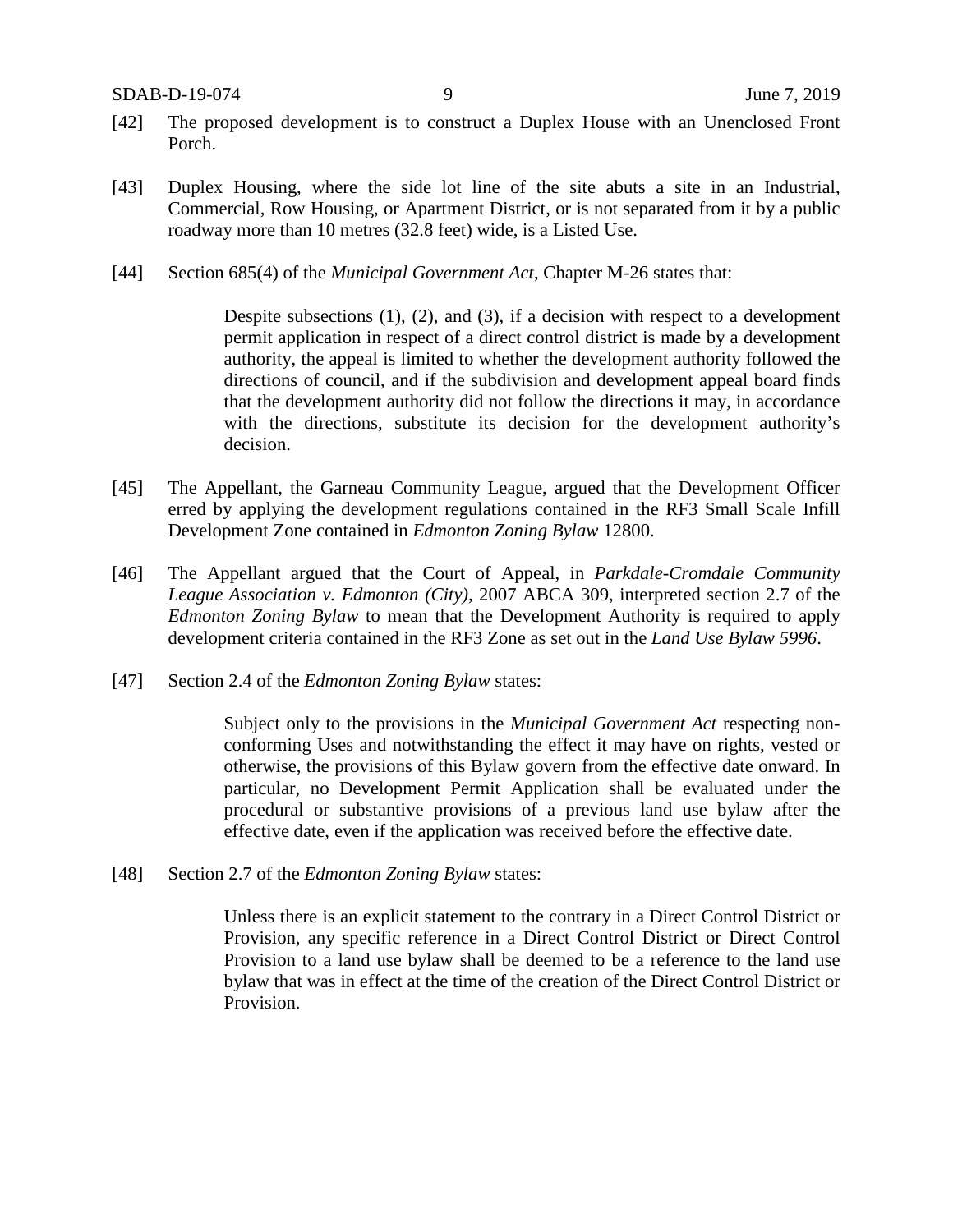[49] Paragraphs [4] and [5] of *Parkdale-Cromdale Community League Association v. Edmonton (City),* 2007 ABCA 309 states:

[4] On its correct interpretation, section 2.7 does not override section 2.4. Section 2.7 is only intended to deal with a situation where a Direct Control bylaw passed before 2001 contained an 2007 ABCA 309 (CanLII) Page: 3 express cross-reference to a provision of the old Land Use Bylaw. Such cross-references might not, of course, be directly transferable to the provisions of the new Zoning Bylaw, and section 2.7 was required to ensure that such express references remained meaningful, and faithful to the original intent of the Bylaw. There is, however, no relevant cross-reference in Bylaw 12011 to the old Land Use Bylaw. Section 2.4 of the new Zoning Bylaw therefore provides that it applies to Direct Control Bylaw 12011, and section 2.6 confirms that Direct Control Bylaw 12011 is "hereby incorporated" into the new Zoning Bylaw.

[5] The SDAB was therefore in error in concluding that section 98 of the old Land Use Bylaw applied. The application for the permit was covered by section 85 of the new Zoning Bylaw.

- [50] The question is whether or not GARP contains "an express cross-reference to a provision of the old *Land Use Bylaw 5996*?"
- [51] This proves to be a difficult analysis. It was the position of the Development Authority as set out in the written submission provided that the "cross reference to a provision" means reference to a specific section of the *Land Use Bylaw 5996* and not the Bylaw in general. Using that interpretation, the Development Authority did follow the direction of Council by using the *Edmonton Zoning Bylaw 12800* to approve this development permit application.
- [52] The Appellant makes a contrary submission. The Community League points to Clause 1 of the GARP which states that "the General Regulations and Special Land Use Provisions of the *Land Use Bylaw*", shall apply to developments within this District, pursuant to section 710.4 of the *Land Use Bylaw.* The Appellant argues that this reference to the General Regulations and Special Land Use Provisions of the *Land Use Bylaw* constitutes a reference to "a provision of the old *Land Use Bylaw*" which the Court of Appeal required to be made in order to apply the provisions of *the Land Use Bylaw 5996*.
- [53] The Board finds that both positions appear to have merit. The Court of Appeal did not provide specific guidance as to what was meant by "a provision of the old *Land Use Bylaw*". Did the Court of Appeal mean that a special section number had to be referenced as was argued by the Development Authority? Or did the Court of Appeal mean that reference to a large portion of the *Land Use Bylaw*, was sufficient as argued by the Appellant?
- [54] It is noted that previous decisions of the Subdivision and Development Appeal Board have relied on both of these interpretations.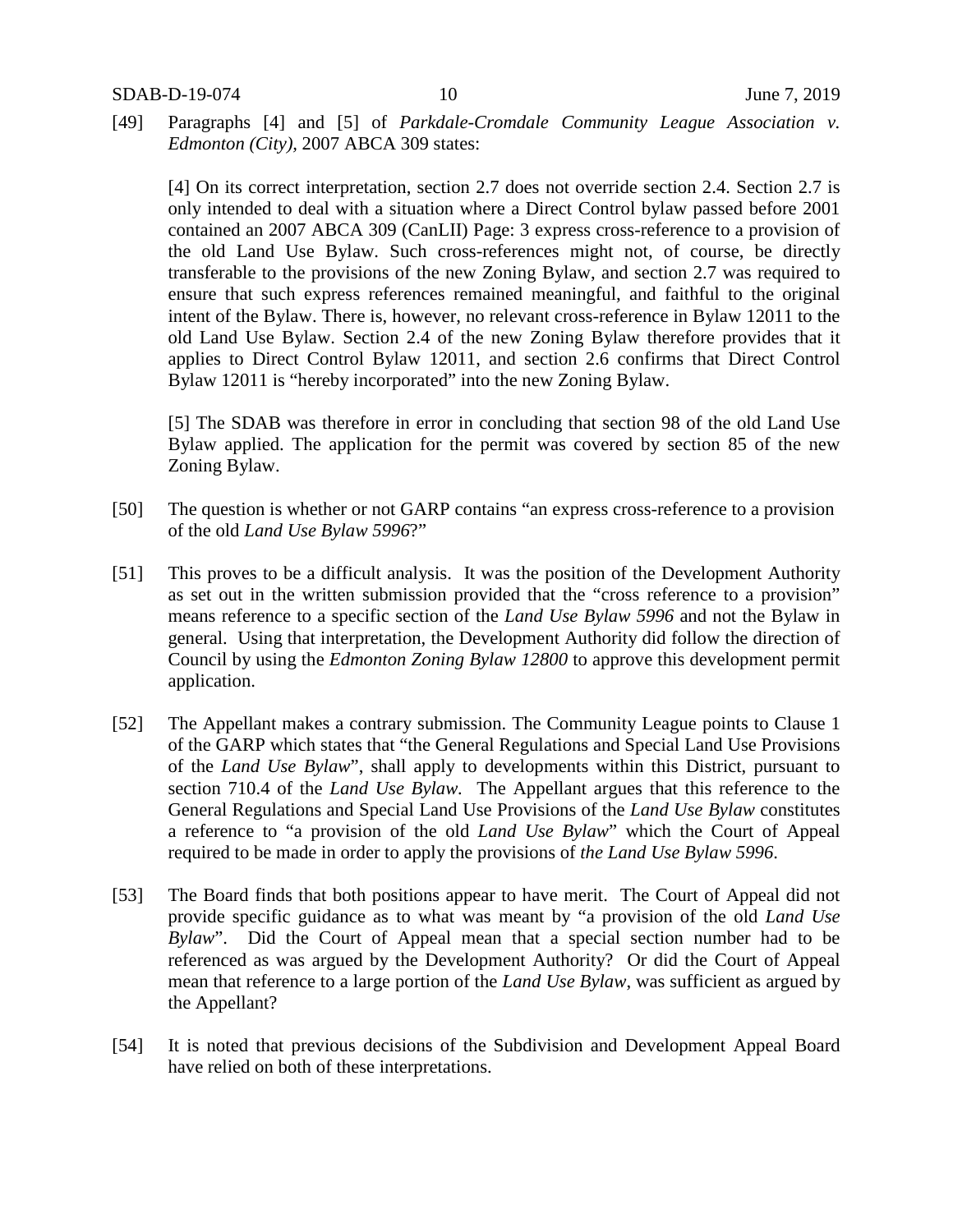#### SDAB-D-19-074 11 June 7, 2019

- [55] However, it is not necessary for the Board to make a definitive decision on this point. If the Development Authority and the City Law Branch are correct and "an express cross reference to a specific provision of the *Land Use Bylaw*" means reference to a specific section contained in the *Land Use Bylaw 5996*, then the Development Authority applied the correct legislation and followed the direction of Council. Therefore, in accordance with section 685 of the *Municipal Government Act*, the appeal must be dismissed.
- [56] Even if the Board determined that the Appellant's interpretation is correct, the result is the same.
- [57] The Board finds that the development criteria contained in Clauses 2 to 5 of the Garneau Area Redevelopment Plan are relevant. Clauses 2 to 5 state the following:
	- 2. The development regulations of the RF3 (Low Density Redevelopment) District, provided that the Development Officer may relax these regulations for individual applications, where such relaxations would assist in the achievement of the development criteria in Clauses 3, 4 and 5 below.
	- 3. New developments or additions to existing buildings shall be compatible with the scale, massing and siting of adjacent buildings along the same street frontage.
	- 4. The rehabilitation and renovation of existing buildings shall retain the original details of rooflines, doors and windows, trim, exterior finishing materials and similar architectural features to the greatest extent practical.
	- 5. The design and appearance of new developments shall incorporate building details and finishing materials which are common to the domestic architecture of the turn of the century and early 1920's detached housing in the area.
- [58] If the development regulations for the RF3 District are taken from the old *Land Use Bylaw 5996*, the proposed development would be deficient in the minimum required Site Area, Site Width, Side Yards and would exceed the maximum allowable Height requirement.
- [59] Clause 2 of the Development Criteria provides a very specific variance power and allows the Development Officer to relax the development regulations of the RF3 District for individual applications if the relaxations would assist in the achievement of the development criteria in Clauses 3, 4 and 5.
- [60] The response of the Heritage Planner contained in the written submission of the Development Officer states:

The design is generally consistent with the requirement that new developments shall incorporate building details and finishing materials which are common to the domestic architecture of the turn of the century and early 1920's detached housing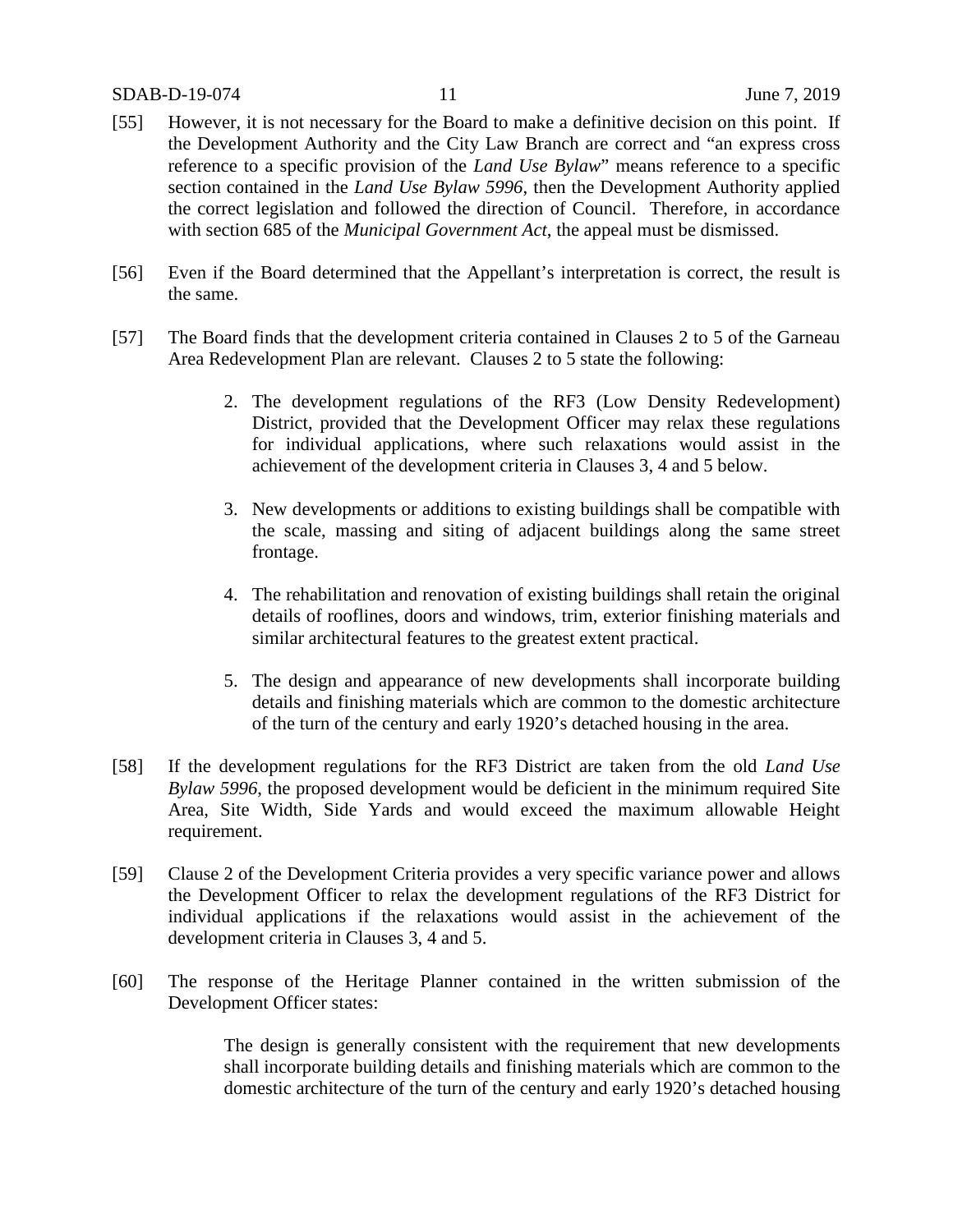in the area. It includes clapboard and shake cladding, trim work, and vertically proportioned windows. While the design is larger in terms of scale and massing than the adjacent 1 and  $\frac{1}{2}$  storey properties on the same frontage, it appears to be consistent with height and site coverage requirements and is compatible in terms of height, scale and siting.

- [61] The Appellant did not provide any evidence or argument regarding the applicability of granting variances pursuant to the above noted provision.
- [62] The Board finds that granting the relaxations contemplated in Clause 2 of the Development Criteria are in keeping with the objectives of Clauses 3 and 5 of the Development Criteria contained in the DC1 Development Control Provision. Therefore, if the Development Authority erred by applying the RF3 development regulations contained in the *Edmonton Zoning Bylaw 12800*, the Board would substitute its decision for that of the Development Authority and grant the development as sought, by granting the relaxations contemplated in Clause 2 of the Development Criteria for this DC1 Development Control Provision, pursuant to section 710.4 of the *Land Use Bylaw*.
- [63] Therefore the appeal is denied and the development is granted.

Mr. I. Wachowicz, Chair Subdivision and Development Appeal Board

Board members in attendance: Mr. V. Laberge, Mr. C. Buyze, Mr. B. Gibson, Ms. L. Gibson